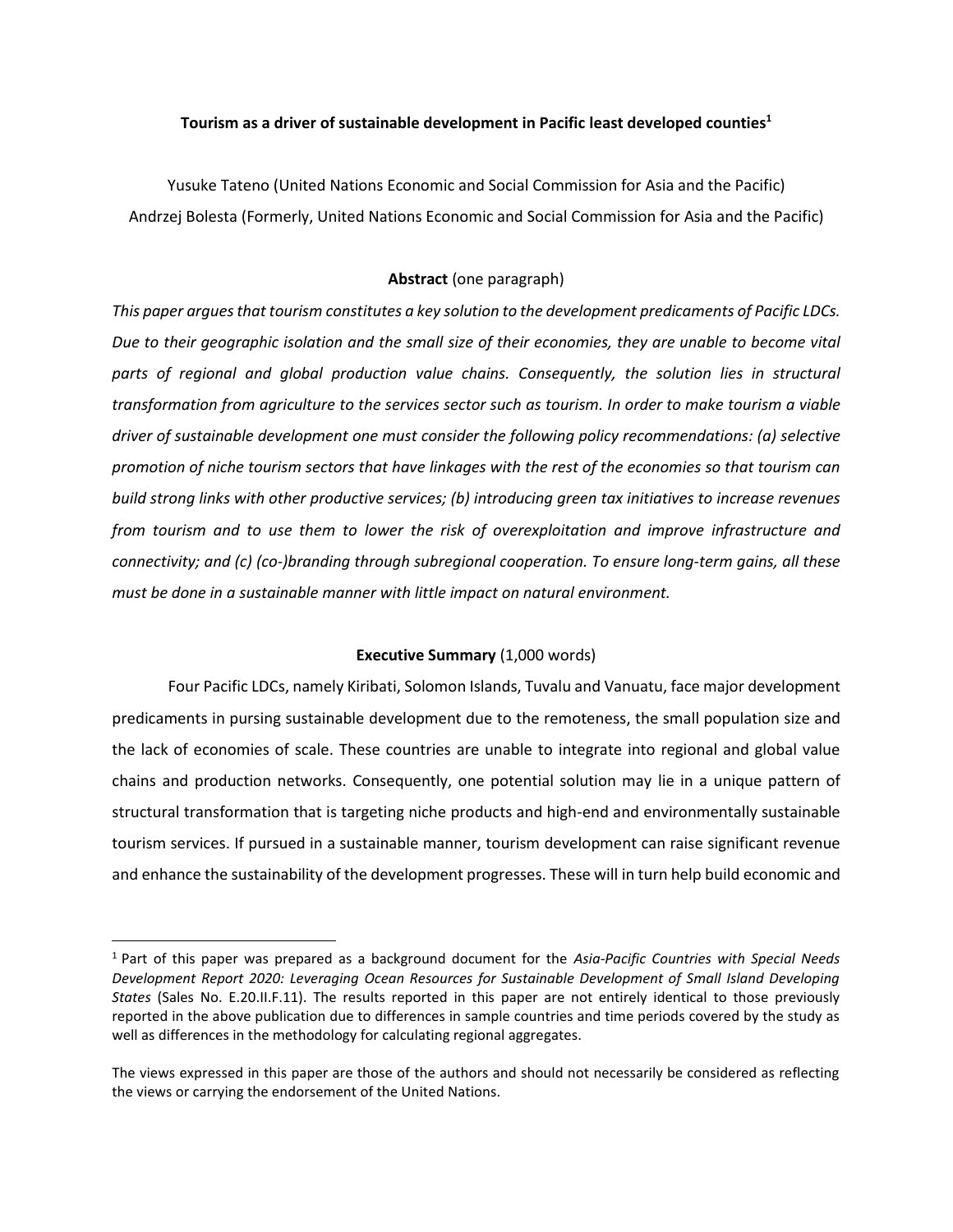environmental resilience and accelerate progress towards the achievement of the SDGs of the four Pacific LDCs.

Tourism is generally found to be a good driver of economic growth; it can increase economic activity, create and sustain jobs, attract investment, contribute to the balance of payments, help to keep local businesses viable, regenerate and restructure economies where industries are in decline, and reduce poverty. Tourism can be one of the enablers of achieving the SDGs if it brings resources to host communities and does not compromise the ability of future generations to meet their own needs, that is if tourism is pursued in a sustainable manner. Tourism is referred to in Goal 8, target 8.9, on promoting sustainable tourism that creates jobs and promotes local culture and products; Goal 12, target 12.b, on monitoring development impacts on sustainable tourism; and Goal 14, target 14.7, on increasing the economic benefits to small island developing States from the sustainable use of marine resources, including through tourism.

It is particularly crucial for Pacific LDCs to make tourism a driver of sustainable development as these countries will in a foreseeable future graduate from the LDC category and lose access to several international support measures. While the graduation from the LDC category is unlikely to make much material difference to the economies of any Pacific Island LDC at least in the short-run, continued LDC status sends a signal of their need for continued international development support and enables them to collaborate in international negotiations. Their development predicaments may therefore be compounded by the graduation if they are to leave the category without building sufficient levels of economic and environmental resilience.

The impact of the COVID-19 pandemic, the extent of which is not yet known, could result in a significant continued contraction of tourism activities if the current pandemic situation is prolonged and if fiscal and monetary policy measures fail to support affected local businesses within the tourism sector and local populations employed therein. The medium- to long-term global context is, however, generally supportive of the development of tourism in Pacific LDCs, due to an increasing demand from the emerging middle class of developing Asia and the ageing society in the developed countries on the Pacific rim. Furthermore, among new travellers there is a strong sense of environmental and cultural responsibility and a growing desire to give back to the destination and local communities. Pacific LDCs also have strong advantages over other potential competitors due to their rich natural environments, indigenous cultures and, in the case of Vanuatu, existing cruise infrastructure.

Pacific LDCs face, however, several challenges related to the sustainability of the tourism sector itself. In terms of economic sustainability, one of the most pertinent structural issues are weak linkages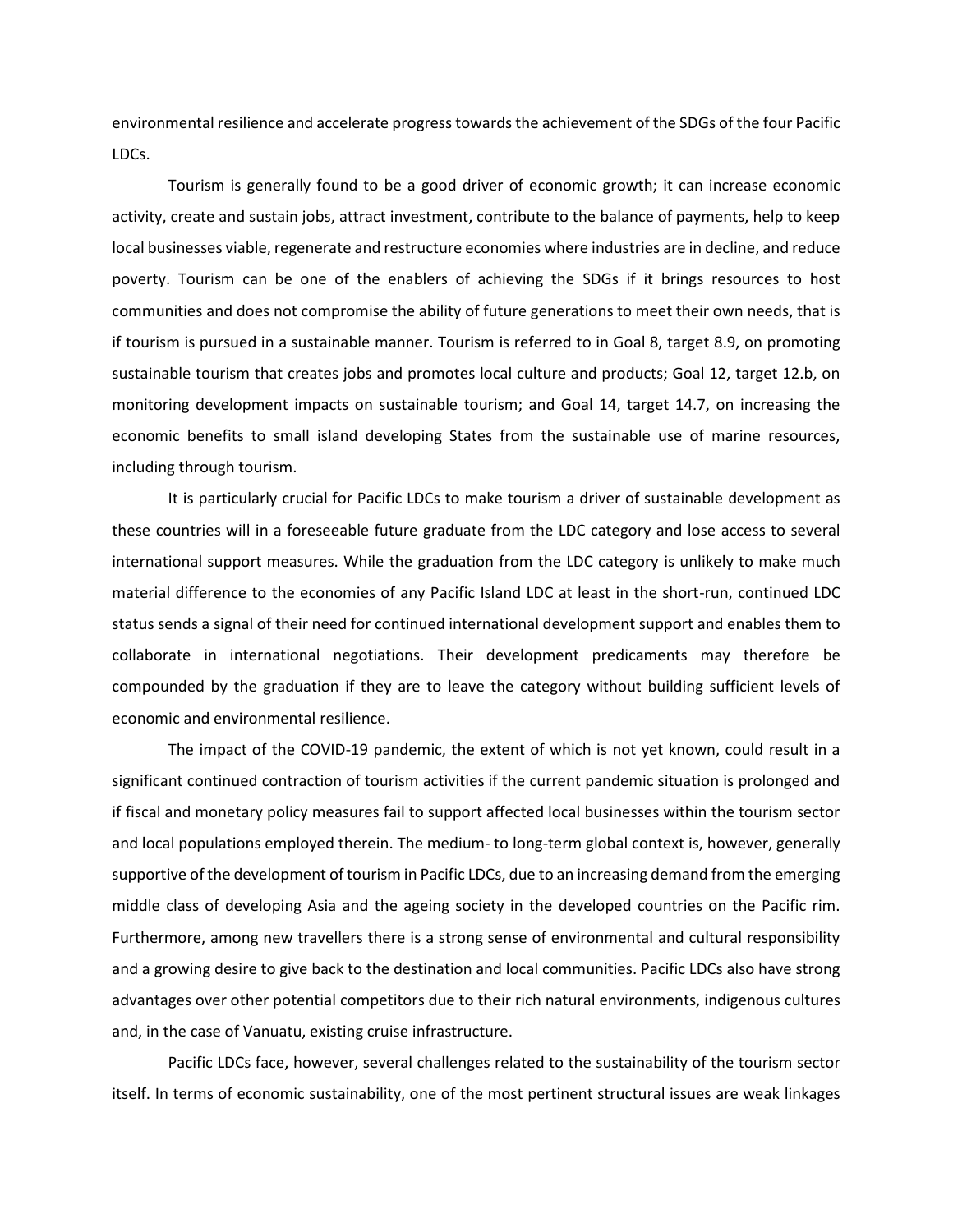between tourism and local economies. The tourism sector in Pacific LDCs tends to have an enclave nature, with large foreign ownership of tourist businesses and a lack of local capacity to meet tourists' demand for goods and services. This limits job creation and promotion of local culture and products, thereby threatening the long-term sustainability of tourism. Moreover, there is a shortage of financial resources for major new tourist infrastructure development and refurbishment and upgrading facilities.

There are also increasing concerns about environmental sustainability. Overexploitation by the tourism sector is a serious threat to the fragile ecosystems of Pacific LDCs. In addition, climate change and extreme weather events have detrimental impacts on the tourism sector as it heavily relies on coastal areas, which are particularly threatened by sea level rise, cyclones and typhoons.

In sum, to leverage tourism to promote sustainable development in Pacific LDCs, the positive development impact of tourism must be increased by using the opportunities related to contemporary trends and addressing existing barriers, bottlenecks and challenges. This paper proposes the following fours sets of policy options in this regard:

First, Pacific LDCs can selectively promote certain types of tourism that could address the challenges related to the sustainability of the tourism sector. Such selection can be based on the possible links that the sector can build between local populations and the tourism sector. One possibility is to promote more *Green* and *Blue* tourism and more community-based tourism activities. Promoting culturebased tourism is particularly an effective way to address concerns over sociocultural sustainability while also being instrumental in generating production links to the local economies.

Second, the Pacific LDCs could consider introducing green tax initiatives, with the explicit objective of supporting environmental conservation as well as the sustainable livelihood of local populations. They could also consider greening their tax systems by reallocating funds towards projects and activities to enhance environmental sustainability or to correct for externalities caused by tourism.

Third, regional cooperation should be enhanced to promote a common Pacific brand to raise the global profile and to improve connectivity. A common branding, with a clear marketing strategy promoting Pacific cultures as a whole, could increase the attractiveness of the Pacific as place with a variety of attractions. Marketing and promotion of a single Pacific brand could also be used to gain bargaining power. Collective negotiation between the Pacific LDCs as one group and their development or trade partners may also be useful, especially in the face of LDC graduation.

Finally, to address the impact of the COVID-19 pandemic on the tourism sector, both broad mitigation measures to address the consequences of the outbreak and specific policies to support tourism-related activities will be essential. The four Pacific LDCs have already introduced the former set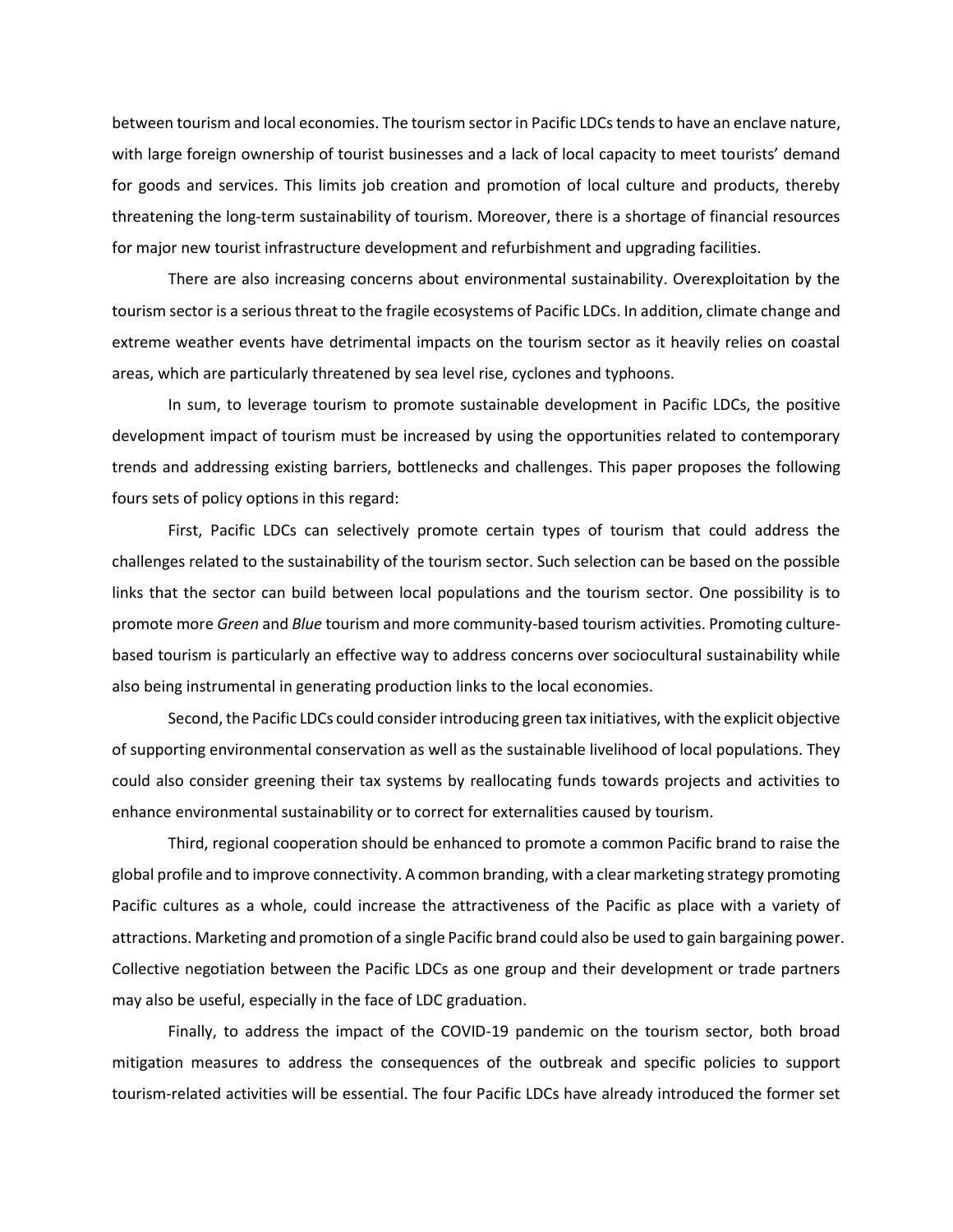of measures that intends to slow the pace of the transmission of the virus. However, specific actions, such as targeted fiscal and monetary measures to support affected local businesses, especially tourism-related MSMEs, and local populations employed therein, are also critical in addressing the consequences of the collapse of inflows of inbound visitors.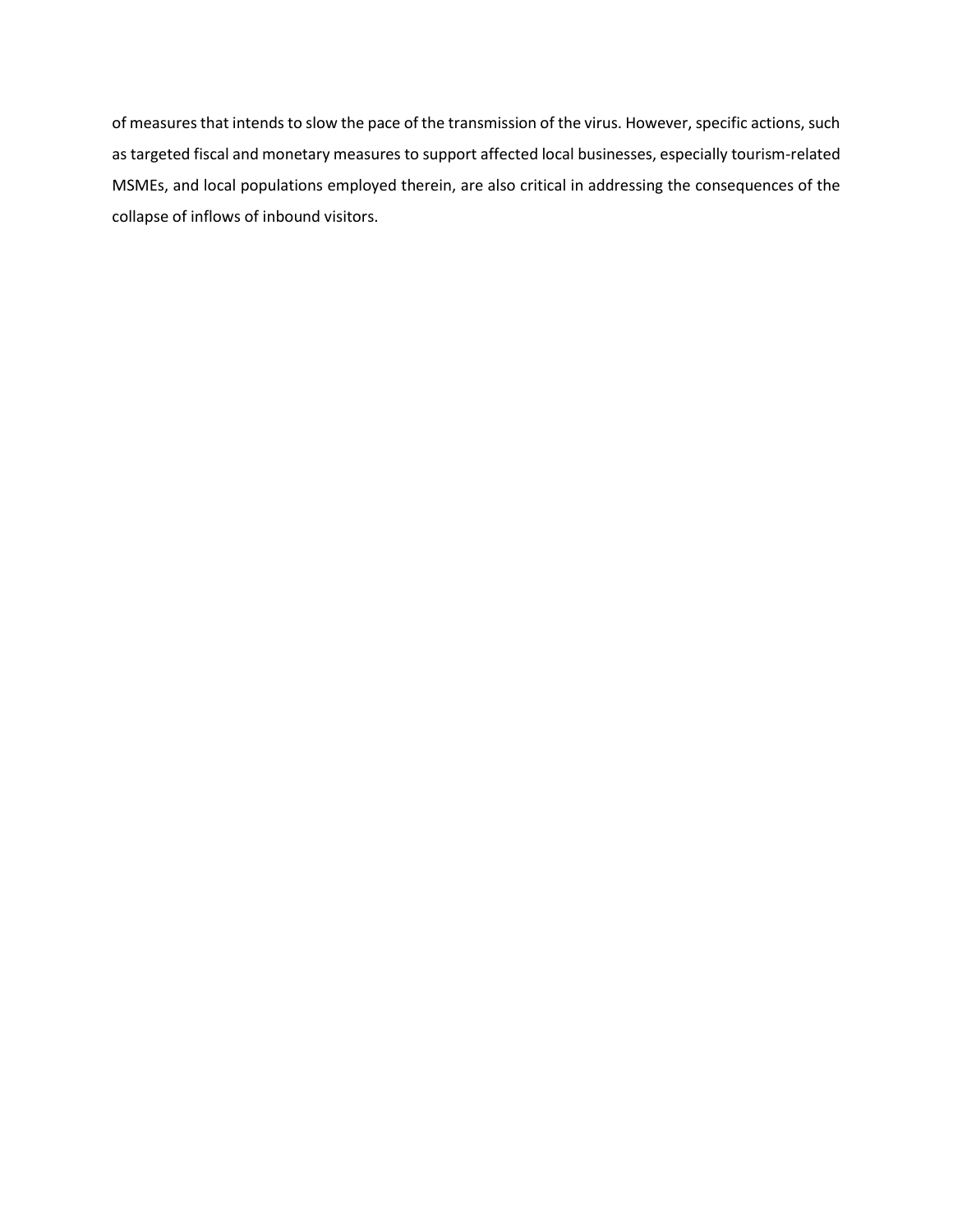#### **MAIN TEXT STARTS HERE**

## **1. Introduction**

Four countries in the Pacific, namely Kiribati, Solomon Islands, Tuvalu and Vanuatu<sup>2</sup>, are classified as least developed countries (LDCs). Due to their geographic isolation and the small size of their economies, they face major development predicaments in pursing sustainable development. As manufacturing-led structural transformation is not a feasible option for these countries, they are unable to integrate into regional and global value chains and production networks. Indeed, structural transformation as measured by the change in agriculture value-added as a share of total value-added has been slow and moderate, with a stark divergence between the four Pacific LDCs and the two former LDCs of the Asia-Pacific region, Samoa and Maldives (figure 1).





*Source*: United Nations National Accounts Main Aggregates Database (UN-AMA).

While sustainable development generally requires structural transformation, given the special circumstances of the Pacific LDCs with few economic alternatives, tourism can be a conduit of sustainable development if its development can spillover to strengthen economic and environmental sustainability of

<sup>&</sup>lt;sup>2</sup> While Vanuatu official graduated from the group of LDCs in December 2020, the paper includes Vanuatu as one of the Pacific LDCs because of the similarity of development predicaments and economic structure and for simplicity of expression.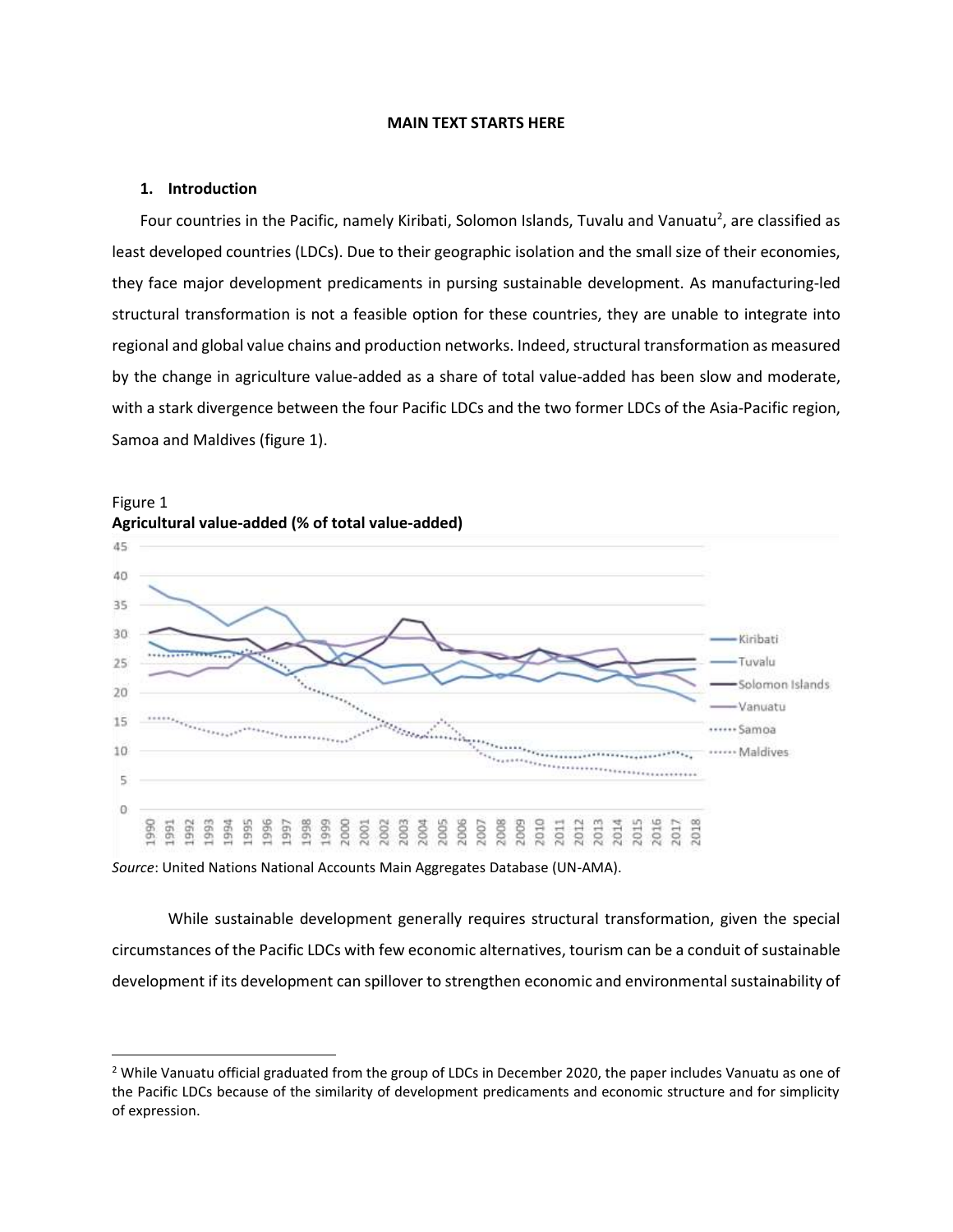these economies. The Pacific LDCs have a comparative advantage in tourism, which has grown into a leading economic sector.

Moreover, notwithstanding the COVID-19 pandemic, the long-term global context is generally supportive of the development of tourism in the Pacific LDCs, due to the increasing demand from the emerging middle class of developing countries in Asia and the ageing society in the developed countries on the Pacific rim. Among new travellers there is a strong sense of environmental and cultural responsibility and a growing desire to give back to the destination and local communities (Cocker, 2017). Furthermore, as vaccination programmes roll out, international travel can resume in a "Pacific Bubble" to welcome back tourists from Australia and New Zealand. With the rapid pace of vaccination in other large tourism source markets for the Pacific, such as the EU, US and China, positive sentiment towards tourism could rise quickly. Risk perceptions of tourists are also changing; tourists are now seeking uncrowded and low risk destinations, such as Pacific islands, where they can still practice social distancing while spending time in nature, rather than visiting commercially driven, city-based mass tourist attractions.

Tourism is generally found to be a good driver of economic growth; it can increase economic activity, create and sustain jobs, attract investment, contribute to the balance of payments, help to keep local businesses viable, regenerate and restructure economies where industries are in decline, and reduce poverty. Experiences of former LDCs, such as Maldives and Samoa, indicate that tourism development played a key role in the process of structural transformation and contributed to generating employment and stimulating the local economies (ESCAP, 2019). Indeed, tourism was one of the key enablers behind the successful graduation and smooth transition of Maldives and Samoa (Perrottet and Garcia, 2016).

It is particularly crucial for these countries to make tourism a driver of sustainable development as these countries will in a foreseeable future graduate from the LDC category and lose access to several international support measures. While the graduation from the LDC category is unlikely to make much material difference to the economies of any Pacific Island LDC at least in the short-run,<sup>3</sup> continued LDC status sends a signal of these countries' need for continued international development support and enables them to collaborate in international negotiations alongside other countries, which is critical in mitigating the impact of climate breakdown (Gay, 2021). Their development predicaments may therefore be compounded by the graduation if they are to leave the category without building sufficient levels of economic and environmental resilience (ESCAP, forthcoming).

 $3$  Solomon Islands have signed an interim Economic Partnership Agreement with the European Union to compensate for the loss of fisheries preferences after losing access to the Everything But Arms (EBA) scheme.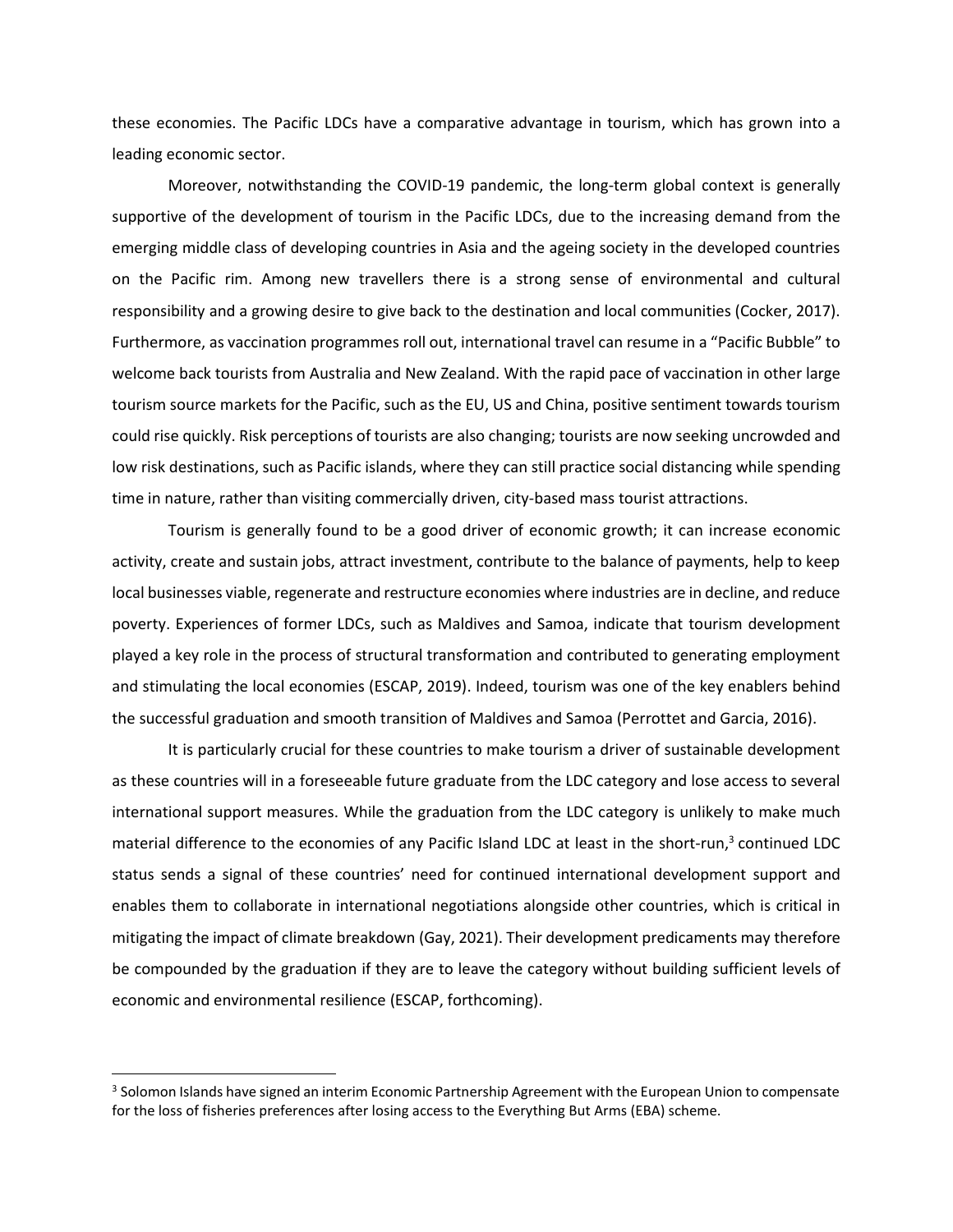This paper argues that, if pursued in a sustainable manner, tourism development of the Pacific LDCs can potentially raise significant revenue, which in turn may accelerate progress towards achieving the Sustainable Development Goals. Sustainability of tourism is of paramount importance and must be paid particular attention as the sector has also the potential to negatively affect the natural environmental local economies, and marginalise local populations, and thus impede rather than support inclusive development. In the 2030 Agenda for Sustainable Development, tourism is referred to in Target 8.9 on promoting sustainable tourism that creates jobs and promotes local culture and products; Target 12.b on monitoring development impacts on sustainable tourism (sustainable consumption and production / SPC); and Target 14.7 on increasing the economic benefits to small island developing States from the sustainable use of marine resources, including through tourism. Tourism also has the potential to indirectly contribute to all other Goals. For instance, it is pivotal to poverty alleviation as a source of employment and income.

This paper illustrates how tourism in the Pacific LDCs can be advanced in a sustainable way to provide a greater development impact in these economies, particularly for local economies and local populations. Large proportions of these populations are still living in poverty (figure 2). Linking them more closely to tourism and its benefits will therefore be an important aspect of strengthening these countries' development and making it more sustainable.





*Source*: Authors' calculation based on estimates from World Bank, PovcalNet database. *Note*: Estimates are for 2018.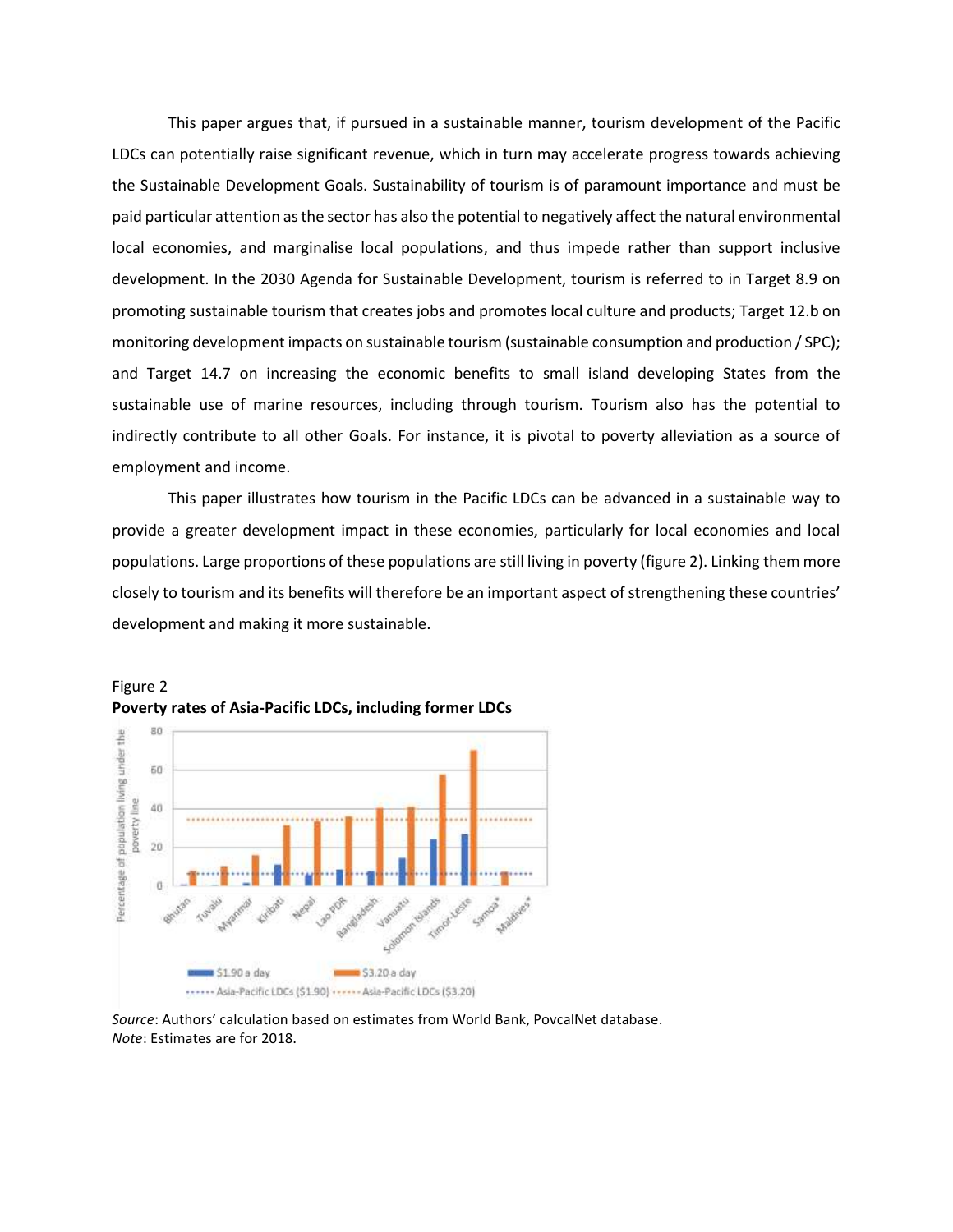It is important to note, however, that the impact of the COVID-19 pandemic, the full extent of which is not yet known, could result in a significant contraction of tourism activities if the current pandemic situation is prolonged and if fiscal and monetary policy measures fail to support affected local businesses within the tourism sector and the local populations employed therein.

The rest of the paper is organized as follows: Section 2 discusses the current status and opportunities of tourism in the Pacific LDCs. Section 3 identifies the main challenges to tourism development, including concerns over economic and environmental sustainability of the sector, as well as its high exposure to sudden demand shocks such as the COVID-19 pandemic. Section 4 presents experiences and lessons learned from other Asia-Pacific island countries, including two former LDCs, focused on addressing the challenges and concerns. Section 5 contains policy recommendations.

### **2. The status and the opportunities of the tourism sector**

For Pacific LDCs, tourism is one of the most economically viable sectors. Indeed, tourism has already become the largest economic sector in Vanuatu and has the potential to become a key source of employment and income growth as well as poverty alleviation in others.

International arrivals of overnight and same-day visitors to the four Pacific LDCs reached 393,000 in 2018, marking an 80% increase since 2008 (table 1). While Vanuatu received nearly 90% of the visitors to these countries due to a sharp increase in cruise ship arrivals, the number of inbound tourists also increase sharply in other three LDCs over the same period (Kiribati – 92% increase, Solomon Islands – 102% and Tuvalu – 47%).

| International arrivals of overnight and same-day visitors, 2008 and 2018 |                           |         |            |                   |         |            |                       |          |            |  |  |
|--------------------------------------------------------------------------|---------------------------|---------|------------|-------------------|---------|------------|-----------------------|----------|------------|--|--|
|                                                                          | <b>Overnight visitors</b> |         |            | Same-day visitors |         |            | <b>Total visitors</b> |          |            |  |  |
|                                                                          | Arrivals                  |         | Percentage | Arrivals          |         | Percentage |                       | Arrivals | Percentage |  |  |
|                                                                          | (Thousands)               |         | change     | (Thousands)       |         | change     | (Thousands)           |          | change     |  |  |
|                                                                          | 2008                      | 2018    | 2008-2018  | 2008              | 2018    | 2008-2018  | 2008                  | 2018     | 2008-2018  |  |  |
| Kiribati                                                                 |                           |         | 49         |                   |         |            |                       |          | 92         |  |  |
| Solomon Islands                                                          | 16                        | 28      | 71         |                   | 5       |            | 16                    | 33       | 102        |  |  |
| Tuvalu                                                                   |                           |         | 47         |                   |         |            |                       |          | 47         |  |  |
| Vanuatu                                                                  | 91                        | 116     | 28         | 106               | 234     | 121        | 197                   | 350      | 78         |  |  |
| <b>Pacific LDCs</b>                                                      | 112                       | 152     | 35         | 106               | 241     | 127        | 219                   | 393      | 80         |  |  |
| Small island developing States in:                                       |                           |         |            |                   |         |            |                       |          |            |  |  |
| Asia-Pacific                                                             | 1811                      | 3 1 3 1 | 73         | 173               | 482     | 179        | 1984                  | 3614     | 82         |  |  |
| Latin America and the Caribbean                                          | 17 806                    | 24 792  | 39         | 14 030            | 19621   | 40         | 31 836                | 44 413   | 40         |  |  |
| Africa                                                                   | 407                       | 2 5 5 1 | 81         | 54                | 75      | 39         | 1461                  | 2626     | 80         |  |  |
| World                                                                    | 847 185                   | 180 243 | 39         | 607 278           | 642 874 | 6          | 454 463               | 1823 117 | 25         |  |  |

Table 1 **International arrivals of overnight and same-day visitors, 2008 and 2018**

*Sources*: ESCAP, based on tourism arrival data from UNWTO Compendium of Tourism and SPTO (2019). *Notes*: (..) indicates data not available. Data reported are for 2008 and 2018 or latest year available.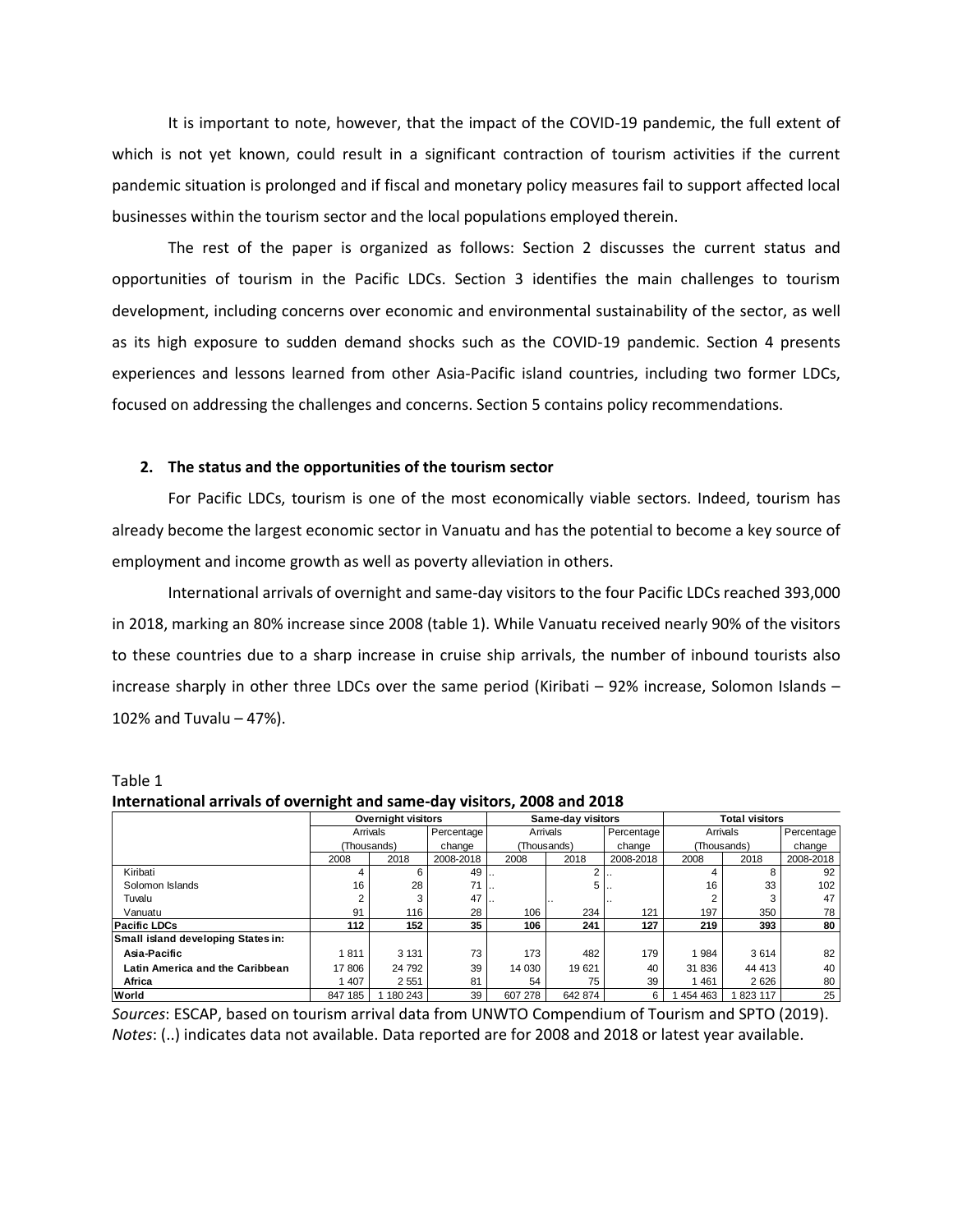The sector's contribution to GDP and employment are high albeit a large disparity across the four countries. Tourism receipts as a percentage of GDP were 7.3% for Kiribati, 6.4% for Solomon Islands, 17.8% for Tuvalu and 31.7% for Vanuatu in 2018.<sup>4</sup> In terms of employment, Vanuatu had the highest share of tourism employees (34.5%), followed by Kiribati (15.5%), Solomon Islands (11%) and Tuvalu (2.3%).<sup>5</sup>

Despite the short-term disruptions of tourism activities due to the COVID-19 pandemic, as pointed out already, the long-term global trends are generally supportive of the development of tourism in Pacific LDCs if the current pandemic situation dissipates without altering long-term global growth prospects. This is because of the increase in disposable incomes in the developing countries in Asia, especially China, which is creating a sizeable middle class. China's middle class is projected to increase from 54 million people in 2005 to 1 billion by 2030 (World Bank, 2017), and there has been a significant increase in Chinese visitors worldwide. The number of Chinese outbound tourists increased from 4.5 million in 2000 to 150 million in 2018, with an average annual growth rate of 16% (UNWTO and CTA, 2019).

An opportunity also lies in the ageing population in the Asia-Pacific developed countries which could boost demand for warm weather outdoor activities and indoor cultural events and attractions, such as marine-based tourism, cruise tourism and culture-based tourism. These types of tourism are of relatively high added value, with the exception of cruise tours. The Pacific LDCs also have strong advantages over other potential competitors due to their rich natural environments, indigenous cultures and, in the case of Vanuatu, existing cruise infrastructure.

Another trend favourable to the Pacific LDCs is the strong outbound tourism demand from Australia and New Zealand. Australians and New Zealanders visit Pacific islands looking for beach leisure and resort-based tourism. They are also one of the key contributors to the expansion of the cruise industry in the Pacific. Strong tourism demand from Australia and New Zealand also presents an opportunity for the Pacific LDCs to develop niche and high-end tourism services, such as fishing tourism. These two countries together account for 70% of inbound fishing tourists (SPTO, 2015).

# **3. Challenges**

The tourism sector of the Pacific LDCs, however, faces several challenges over its sustainability as well as those associated with their geographic features and structural vulnerabilities.

<sup>4</sup> Tourism receipt data are for 2018 and taken from the SPTO's Annual Review of Tourist Arrivals in Pacific Island Countries 2018.

<sup>5</sup> Employment data are for 2018 and from ESCAP (2020).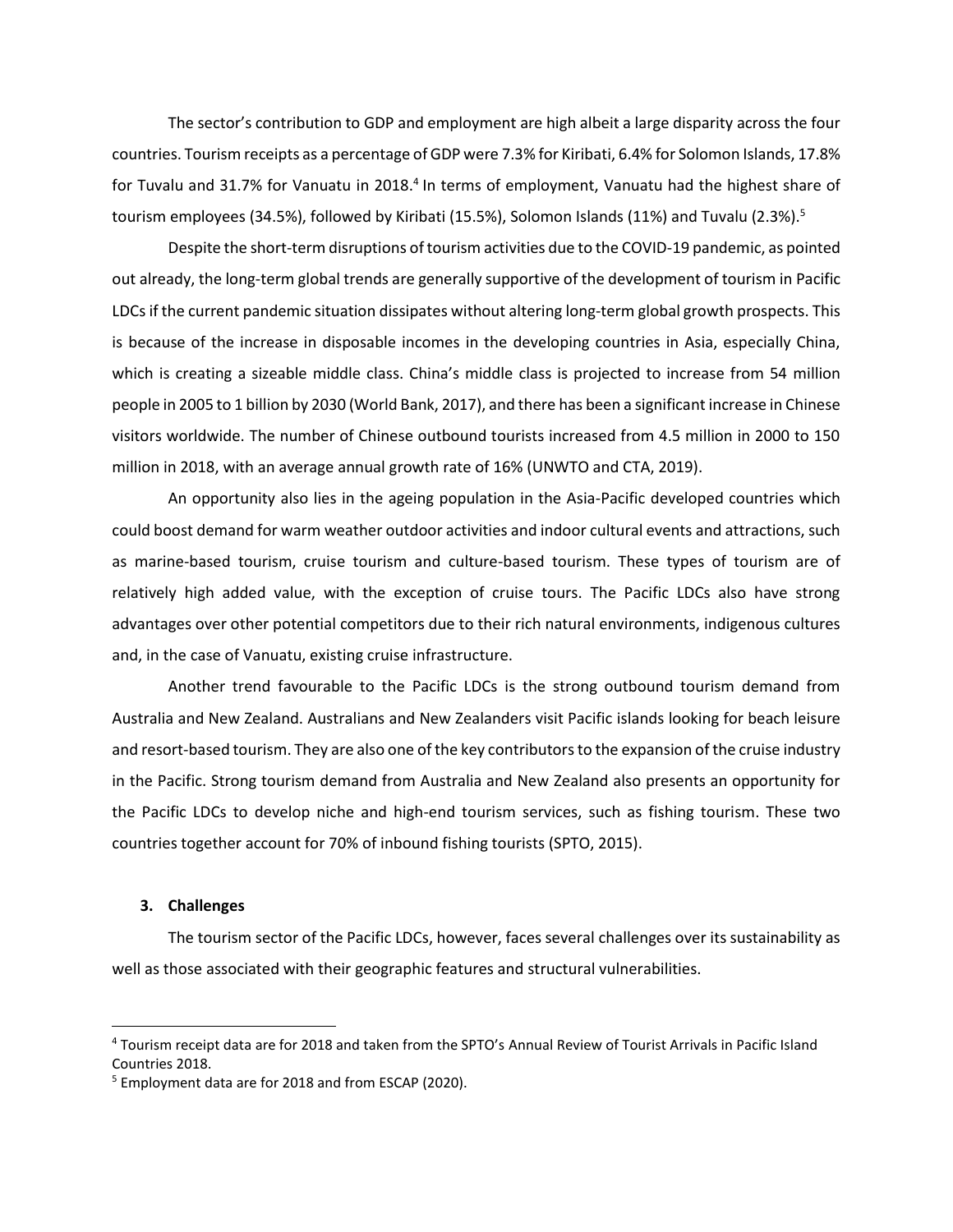### **3.1 Economic sustainability**

The current level of its economic sustainability is low because the tourism in the Pacific LDCs is an enclave sector, with large foreign ownership of businesses and a lack of local capacity to meet tourists' demand for goods and services. This limits job creation and promotion of local culture and products, thereby threatening the long-term sustainability of tourism.

For example, a relatively high proportion of tourist expenditures is channelled through foreign tour operators and online bookings. In 2018, only around 60% and 63% of pre-paid expenses that tourists pay were transferred as revenues to Solomon Islands and Vanuatu, respectively (NZTRI, 2019a; 2019b). The rest was kept by foreign operating companies.

Their challenge is also about a high concentration of tourists' spending in a smaller number of islands, which limits the geographic dispersion of economic benefits of tourism across countries. This is further compounded by expensive domestic air transportation, which often makes it unaffordable for tourists to travel to outer regions. A vibrant tourism sector therefore is not necessarily inclusive in terms of population that benefits from it.

What tourists and operators spend their money on is a key issue for sustainability as the extent to which tourists buy locally made goods and services determine their economic footprint. Thus, locally made handicrafts and other souvenirs provide income to local artisans. They also enable skills and knowledge to be maintained and passed down younger generations, potentially providing important employment opportunities in economies that face significant challenges in developing local industries, especially manufacturing. Indeed, the Pacific LDCs have small or almost no manufacturing sectors, which means that many goods need to be imported. While operators could spend more on local agriculture produce, research has noted that local food items are often not available in sufficient quantity. Also, locally produced food can be more expensive, may be of lower quality than imported items, and may often not be supplied as consistently as imported goods.

Indeed, the questions of how and where tourists spend their money and on what goods and services reveals that one of the most pertinent structural issues undermining economic sustainability of tourism of Pacific LDCs is a weak linkage between tourism and local economies. Tourism development must create links to the local economy to support local populations. Norbu, Tateno and Bolesta (2021) illustrate the importance of the backward and forward linkages within a given economy for sustainable development, particularly in countries with severe development challenges such as LDCs. They show the role of the multiplier effect, pointing to the existence of significant deficiencies in the area. The indirect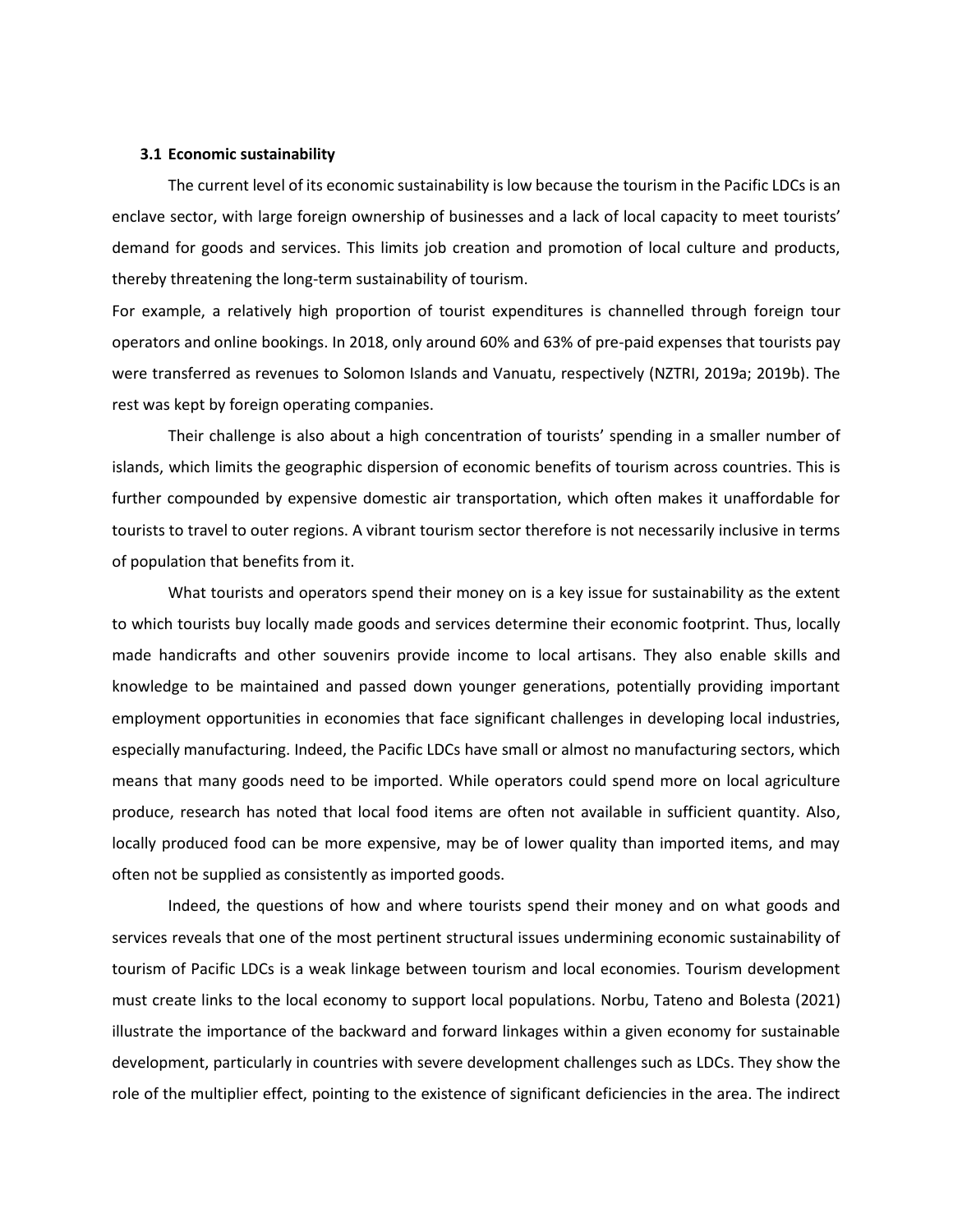economic impact through multipliers constitutes a solution to making the tourist sector more sustainable and with greater developmental impact.

Naturally, given the constraints of Pacific LDCs and the variety of resources they possess, there cannot be a one-size fits all approach to remedy as there is a large degree of heterogeneity in island countries. For Kiribati and Tuvalu, their small land mass means marine-based tourism is, for the most part, the predominant option. For Solomon Islands and Vanuatu, which have some land resources, other types of tourism can also be further developed. All, however, must be extensively linked to the local economy through backward and forward linkages.

### **3.2 Environmental sustainability**

The level of environmental sustainability is also considered low as climate change, extreme weather events and overexploitation by the tourism sector have been a serious threat to the fragile ecosystems of the Pacific LDCs.

While the tourism sector can be a contributor to climate change and pollution, it is also negatively impacted by these phenomena, as tourism sector's stakeholders are affected by rising sea-level, extreme weather events, coral bleaching (Cheer and others, 2018), accumulation of waste, including plastics and the nano and microparticles in various marine species. Limited financial and human resources, infrastructure and, on occasion, a lack of effective institutions, means that enforcement of regulations to protect and preserve the natural environment, especially fragile marine habitats, is a challenge.

Another factor that significantly undermines environmental sustainability of tourism is severe and extreme weather events, including tsunamis and cyclones. Pacific LDCs are particularly vulnerable to environmental disasters. For example, Category 5 tropical cyclone Pam was estimated to have caused damage and losses in Vanuatu that amounted to almost \$450 million, equating to about 64.1% of GDP (Vanuatu, 2015). In Vanuatu, the tourism sector accounted for 20% of the total damage and losses to the economy, with accommodation representing almost 90% of sector's damage and losses (Vanuatu, 2015).

Severe weather events not only deter tourists from visiting Pacific LDCs but also damage hotel inventory and transportation infrastructure that need repairing or rebuilding. It is expected that with the advancing of climate change, the frequency and intensity of extreme weather patterns will continue to increase (ESCAP, 2019b). Indeed, "environmental degradation impacts the availability of resources, particularly for development of the so-called "Blue Economy" or the "Ocean Economy", which relies on the natural environment, as it reduces fish stock, pollutes sea water and degrades the overall natural habitat, which otherwise could have served as an important economic asset. It affects tourism and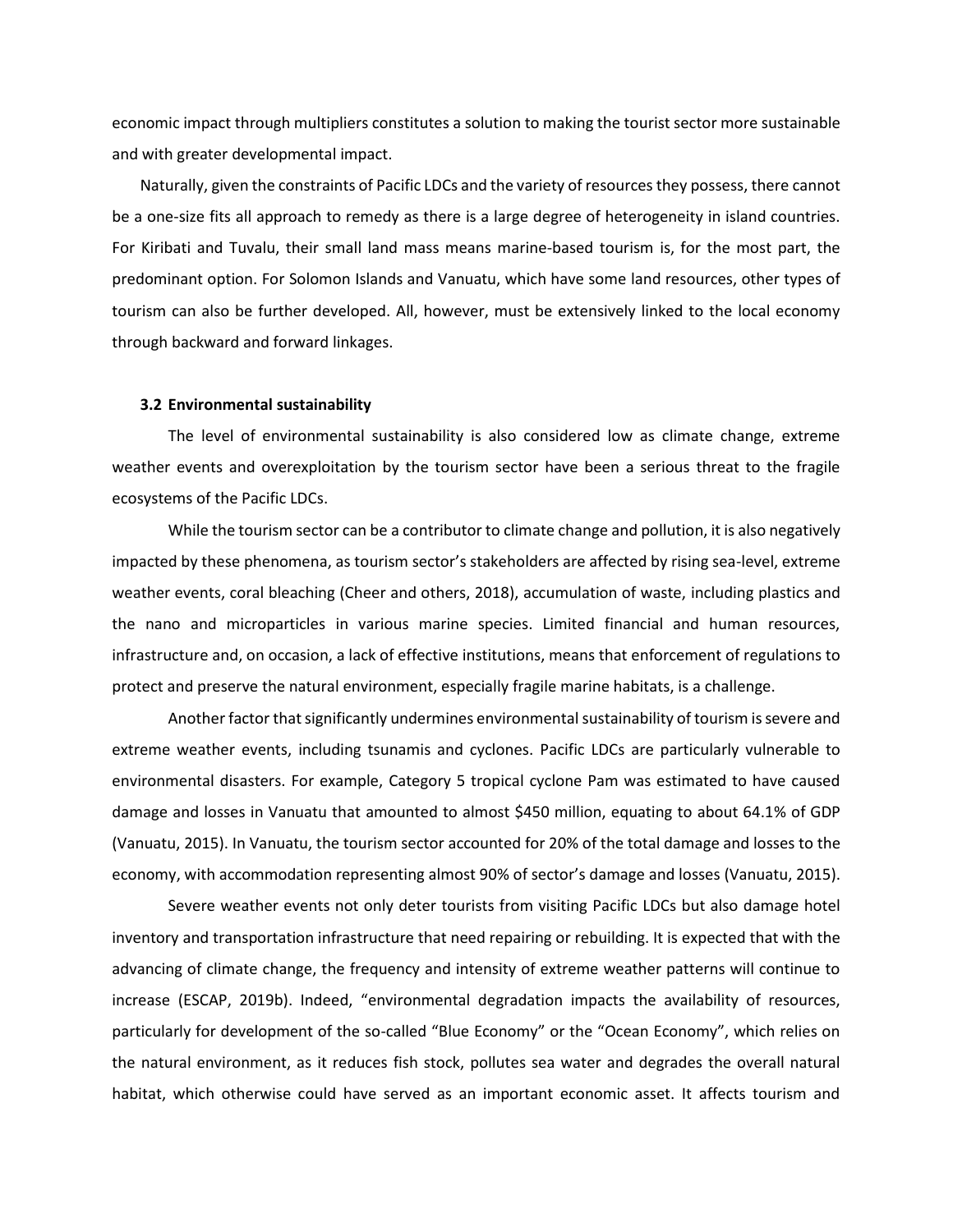contributes to the depletion of human capital due to deteriorating living conditions and the spread of diseases" (Bolesta, 2020). In this regard, the urgent need is to secure sufficient resources to build a resilient tourism sector, especially through developing climate-resilient tourism infrastructure, which would prevent disasters from undermining development gains (ESCAP, 2019b).

#### **3.3 Socio-cultural sustainability**

The third challenge is socio-cultural sustainability. Culture serves as a major tourist attraction and can also preserve or revive cultural practices (Tolkach and Pratt, 2019). However, overtourism, can also contribute to the negative cultural impacts through increased globalization and the homogenization of cultures. Indeed, globalization is often perceived as a threat to the preservation of traditional culture. Tourism is also perceived as a way to re-evaluate traditional culture among youth. While it is recognized that cultural performances maybe less authentic when performed for tourists, it is also recognized this option to preserve cultural heritage is better than the alternative of losing the skills and knowledge of cultural expressions entirely.

## **3.4 Other challenges**

Pacific LDCs have a comparative advantage in tourism due to their endowments in the pristine natural environment and their cultural heritage. However, they face worldwide and regional competition. Pristine natural environments are not exclusive to them as other island destinations, such as Caribbean islands, are also well endowed and can be direct competitors. Islands in the region can also be direct competitors with each other. Tourism in the Pacific is characterized by strong marketing campaigns that compete amongst themselves (Tauaa, 2010). As a result, the sector has a core-periphery structure, with an unevenly spread of tourism activities across the region. This competitive nature of tourism in the region is visible with clear gaps in terms of small island countries' tourism market size, with very competitive countries such as Fiji, Maldives and New Caledonia attracting most of the arrivals in the Asia-Pacific region; and countries such as Kiribati and Tuvalu attracting fewer visitors.

Pacific LDCs also face a shortage of financial resources for major new tourism development and for refurbishment and upgrading facilities. While Pacific LDCs attract investors primarily from Australia, New Zealand and more recently from China, there is little other investment from outside the region. In addition to high interest rates in these countries, customary land tenure systems and land fragmentation pose an addition challenge for attracting investment.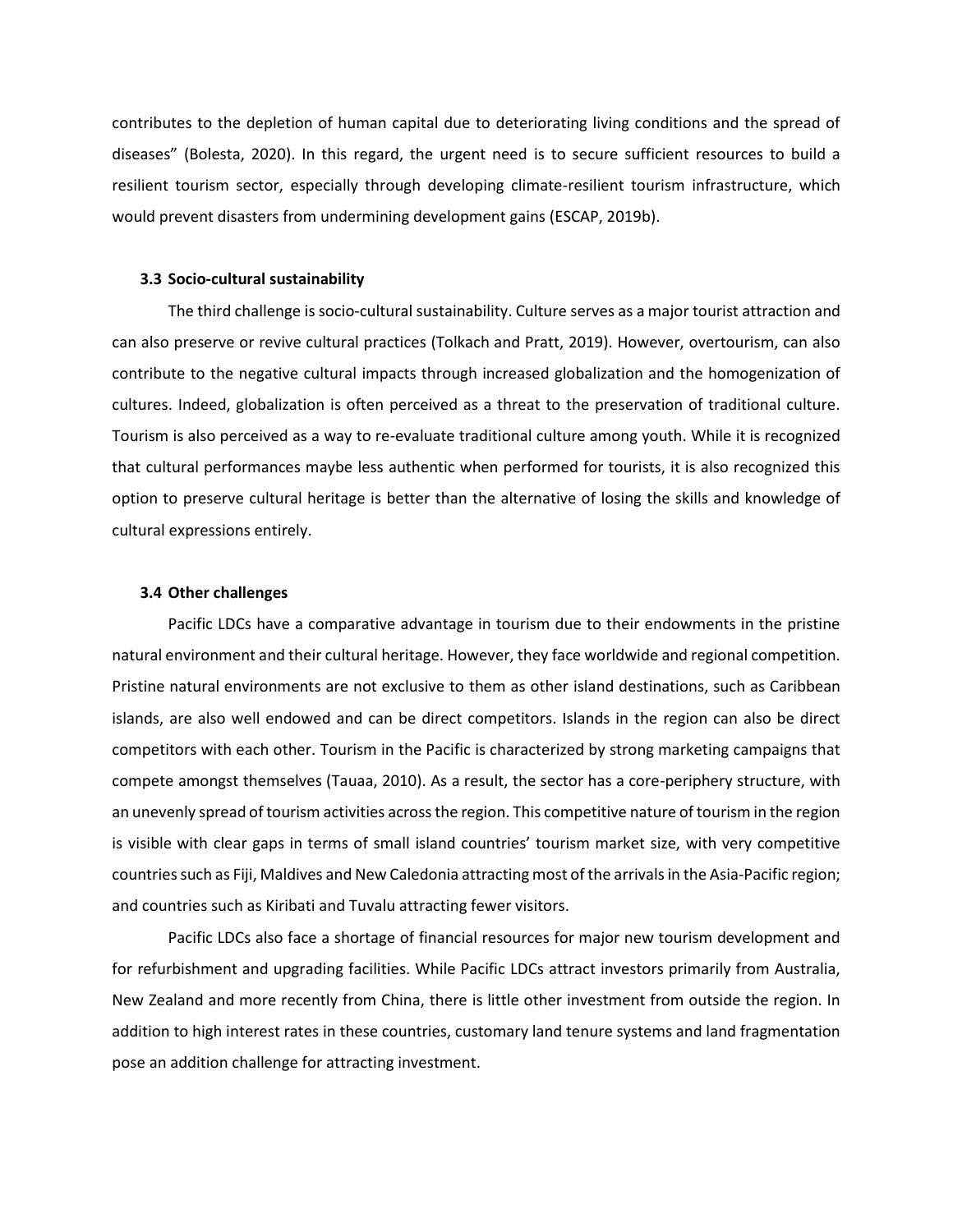This is coupled with high cost of transportation due to long distances and limited transport connectivity, which increase the cost of operating commercial flights and cruise ships and decreases market competitiveness. Inadequate domestic infrastructure limits the number of visitors to be accommodated in some islands (shortage in terms of electricity supply, air connectivity, waste management and visitor facilities).

High vulnerability to external shocks, such as economic crises in other countries and the COVID-19 outbreak of 2020, and adverse circumstances, such as political and social tensions, could also negatively affect tourism activities. While the full impact of the outbreak of COVID-19 is still largely to be determined, tourism is expected to be one of the hardest hit sectors, with the wider social impact of the crisis going far beyond tourism. Micro, small and medium sized enterprises (MSMEs), which make up around 80% of the tourism sector globally, are expected to be particularly impacted.

Moreover, some Pacific LDCs face particular social and political tensions. For example, Solomon Islands were the site of ethnic violence between 1998 and 2003, which saw fighting between militants from Guadalcanal Island and the neighbouring Province of Malaita. As a result, although in 1997, Solomon Islands welcomed almost 16,000 international tourists, this number dropped to 2,400 in 1999.

Finally, limited data availability makes it difficult for policymakers to evaluate performances of the tourism-related activities that are complex and fragmented in nature. An ongoing attempt is being made to provide more robust measurement of tourism as an economic activity, notably through the use of the Tourism Satellite Account (TSA). The TSA is a statistical framework developed by the UN, UNWTO, Eurostat and OECD as a way of measuring the direct contribution of tourism consumption to a national economy in a manner that is consistent with a country's system of national accounts (UN and others, 2010). It does this by contrasting data from the demand-side (the acquisition of goods and services by visitors while on a tourism trip) with data from the supply-side of the economy (the value of goods and services produced). In this way, tourism economic data become comparable with other economic statistics. However, the construction of a TSA is not easy, particularly for Pacific LDCs, partly due to its heavy data requirements, such as counting of travel agencies/tour operators and measuring of business travel consumption and tourism-specific durable goods. As a result, a TSA does not exist in or is not publicly available in most Pacific island countries. The challenge is therefore to devote resources, time and funds, to producing required data so that future analyses can aid policy decision making (Pratt, 2015).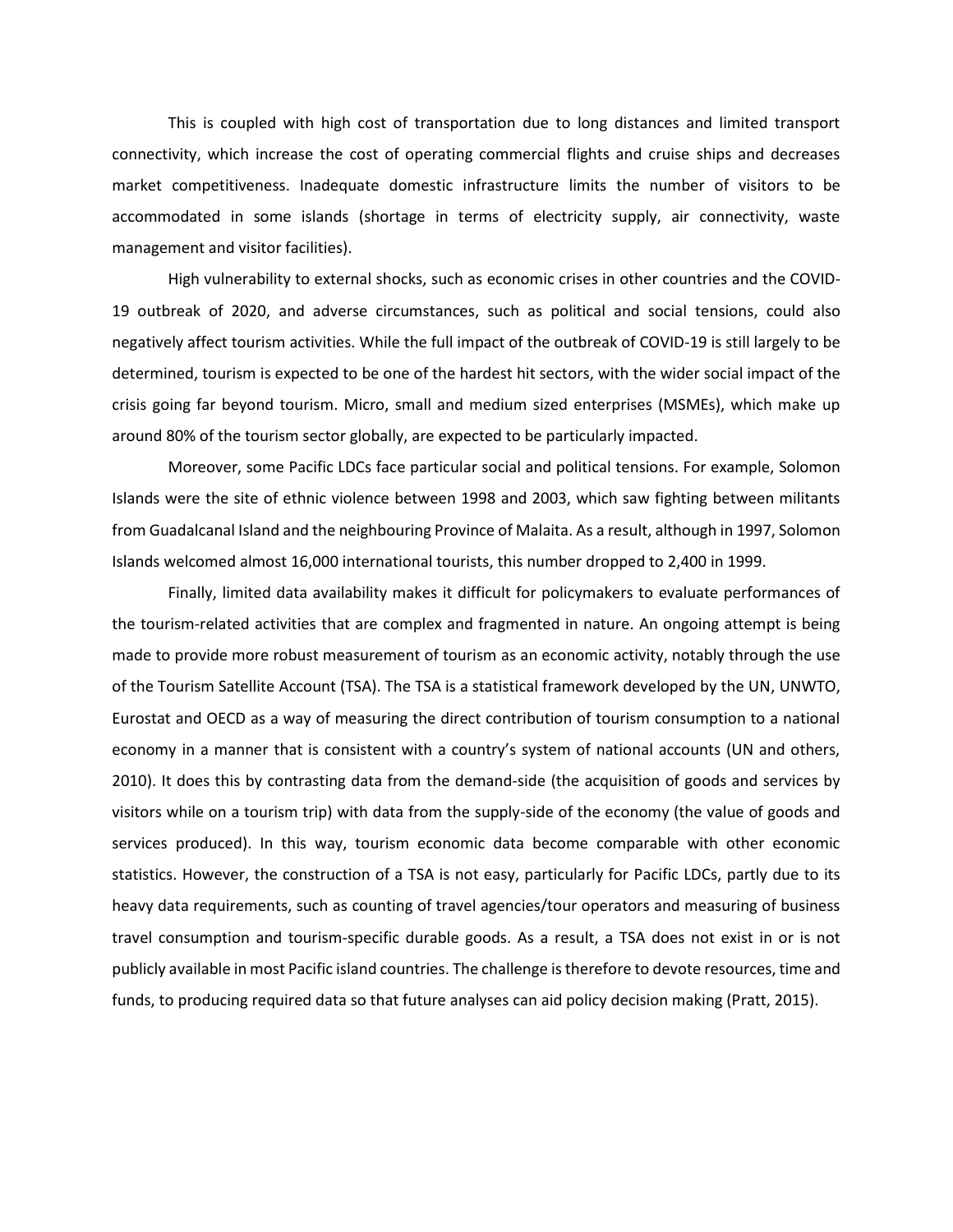#### **4. Experiences of other Asia-Pacific LDCs or Pacific Island Countries**

This section considers several ways to address the sustainability concerns raised in the previous section by drawing upon their own experiences as well as lessons learned from their Pacific peers and two former Asia-Pacific LDCs, namely, Samoa and Maldives.

#### **4.1 Blue and Green Economy**

One way to address these sustainability concerns is by selectively promoting certain types of tourism that fit both the concept of the *Blue Economy* – referring to the sustainable use of ocean resources for economic growth, improved livelihoods, and jobs while preserving the health of ocean ecosystem (World Bank and DESA, 2017) – and the *Green Economy* - defined as the economy that aims at sustainable development without degrading the environment while reducing environmental risks and considering ecological scarcities. For Pacific LDCs effectively linking the concepts of Blue and Green economies to the local economy and local populations would entail promoting marine-based tourism, cruise tourism (under rigid standards and conditions) and culture-based tourism.

## a. Marine-based tourism

Marine-based tourism represents an important area for creating effective linkages to local economies and is where the four Pacific LDCs have a key comparative advantage. Types of marine-based tourism that already exist and could be further developed in these countries are, for example, whale watching, dolphin watching, game fishing, scuba diving, including shark diving, and parasailing, surfing, windsurfing or kitesurfing. Shark diving can have important consequences for wildlife preservation. Moreover, diving, whale watching and shark tourism can be developed with a significant and leading role of local communities.

Several studies have been conducted estimating components of marine-based tourism in the Pacific. For example, in Vanuatu a total of approximately 47,000 dives were undertaken in 2013, equating to about 9,000 divers. In addition, 9,000 snorkel trips were recorded. The corresponding value-added of the dive shops is estimated at approximately \$ 1.6 million in 2013 (Pascal and others, 2015). In total, the annual economic value of marine and coastal ecosystem services in Vanuatu in 2013 on tourism and recreation was estimated to be \$ 9.59 million, representing 1.2% of the GDP.

In Kiribati the economic value of marine and coastal ecosystem services was estimated at \$ 3.9 million or 2.3% of GDP in 2015 (Rouatu and others, 2017). Within the same Marine and Coastal Biodiversity Management in Pacific Island Countries (MACBIO) project, the economic value of tourism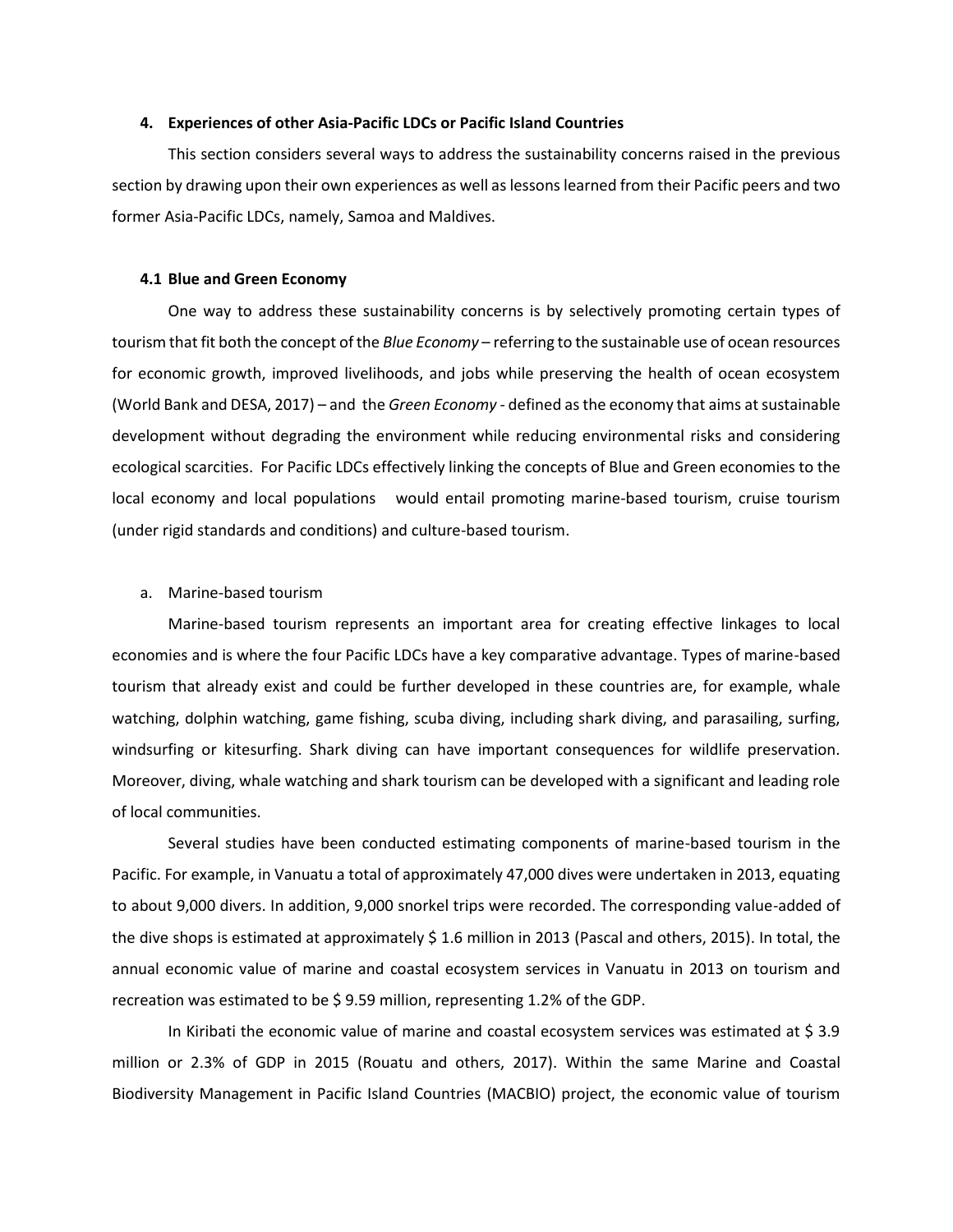marine and coastal ecosystem services in Tonga was estimated to be between US\$ 2.0-4.9 million, which translates to 0.5-1.1% of the nation's GDP (Salcone and others, 2017). In the Solomon Islands, the tourism component of the economic value of tourism marine and coastal ecosystem services was estimated to be \$ 15.8 million, equivalent to 1.4% of GDP (Arena and others, 2015).

Besides the significant economic value that marine-based tourism can bring to the region, these marine and costal ecosystem services can be developed with a significant and leading role of the local communities, the natural experts and protectors of the region and its resources, being also more determined to preserve the local natural environment. In addition, many of these activities, especially shark diving, can have important consequences for wildlife preservation. This is already taking place in many countries. It is of paramount importance that policies are in place to ensure the local participation of tourism development, making it the leading force of the industry. This, however, cannot be sustained by pure regulation but must be underpinned by adequate training programmes and broader educationrelated efforts.

#### b. Cruise tourism

Cruise tourism was an expanding market globally at least until the COVID-19 pandemic broke out. Cruise arrivals to Pacific LDCs reached 241,000 in 2018 (table 1). This sector has potential to be expanded further in a sustainable manner to produce a better developmental impact. It can bring business opportunities to local economies if backward linkages are strengthened.

However, cruise tourism may not necessarily fit the concept of Blue Economy and even be associated with negative impacts on the environment. For example, many cruise ships are registered in a country offering a "flag of convenience" meaning also that they could avoid destinations' environmental standards and labour laws. Large vessels such as cruise ships use heavy oil fuel for their engines and often discharge pollutants into oceans. Indeed, on occasions, cruise ships are responsible for major accidents, and, as a result, pollute waters and contribute to degrading of natural environment. Moreover, accommodation of large cruise ships into port requires a great deal of initial capital investment in infrastructure as well as maintenance costs (Brida and Zapata-Aguirre, 2009). This is something that Pacific LDCs may not be able to afford.

The COVID-19 pandemic, which has particularly affected cruise ships, has also posed an additional significant risk by its high exposure to sudden demand shocks. Many cruise lines were forced to temporarily shut down their operations in a bid to reduce the spread of the virus. As of April 2020, all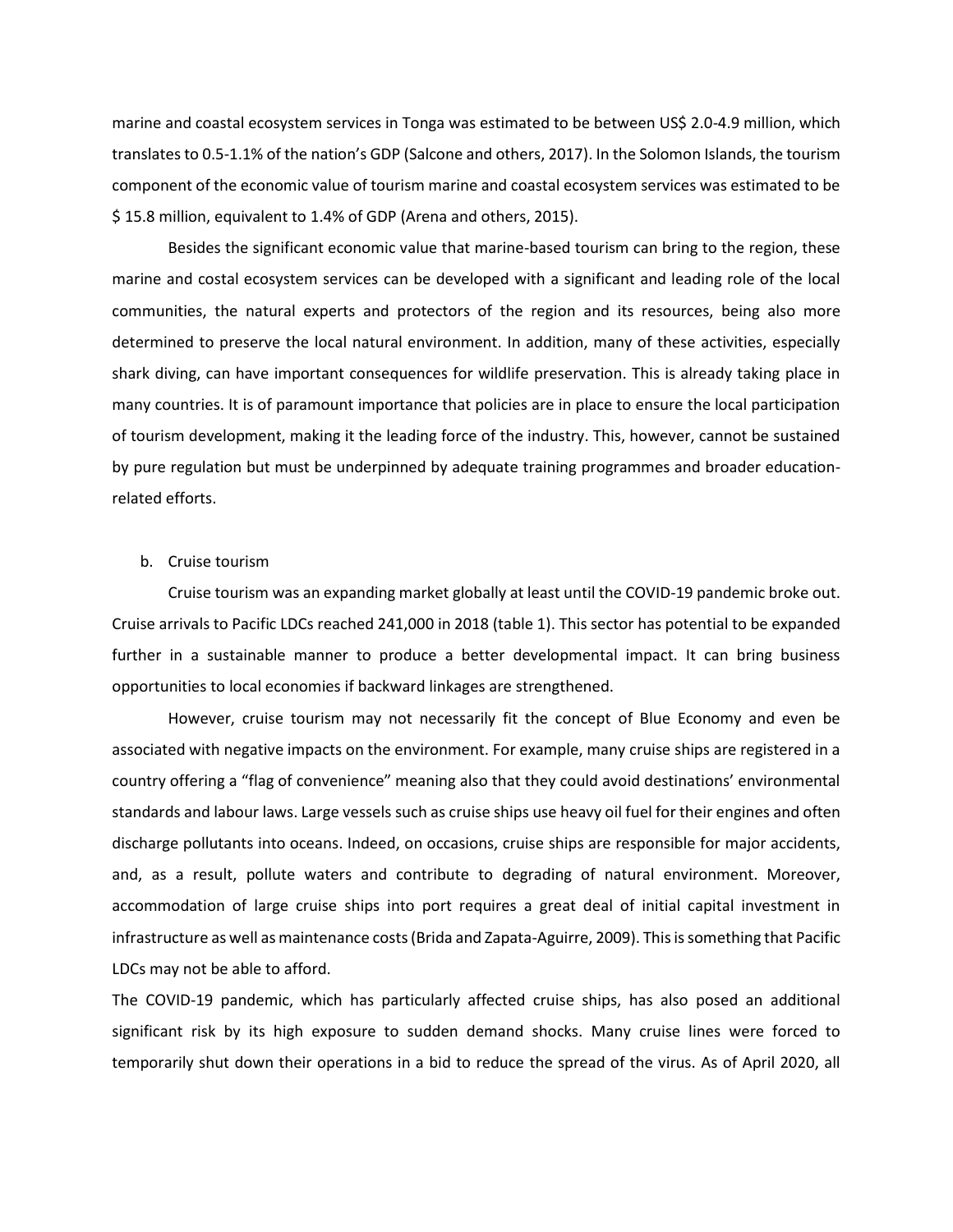major cruise ship destinations in the Pacific, namely Fiji, New Caledonia and Vanuatu, had closed their cruise ports (Tateno and Bolesta, 2020).

Another concern surrounding the benefit of cruise tourism is how much of the generated revenues are shared with local populations. For example, cruise tourism in Vanuatu is estimated to have generated very few resources that go to the grassroots (Cheer, 2016). A series of reports have catalogued the cruise industry's contribution to four Pacific island countries: Fiji (IFC, 2019); Papua New Guinea and Solomon Islands (IFC, 2016); and Vanuatu (IFC, 2014). These studies were all conducted using the same methodology and so provide a useful comparison. As can be seen from Table 2, Fiji and Vanuatu have the larger cruise ships docking, especially compared with Solomon Islands. Vanuatu has the highest average expenditure per call at \$85 while the port calls in Papua New Guinea vary widely from \$5 to \$52. Although the average expenditure per call in Fiji is only around a half of that in Vanuatu, that number corresponds to 46% of Fiji's average daily spending of overnight travellers, compared to 34% of Vanuatu's and 8% of that of Solomon Islands. As such, Fiji and Vanuatu have a relatively larger direct economic impact. Fiji, also has a relatively larger indirect economic impact, compared to Vanuatu because Fiji has a lower leakage rate – a share of revenue which is exiting the local economy – 2% for Fiji compared to 41% for Vanuatu. Leakage has been estimated based on the findings of face-to-face interviews and business surveys as well as understanding of the ownership structures of key industries. Leakages came from four sources: (a) cruise operator supply chains for goods and services; (b) cruise operator-organized tours and excursions; (c) a high proportion of cruise passengers going ashore, but returning early; and (d) foreign-owned businesses (IFC, 2019). A higher leakage rate in Vanuatu means more cruise tourist expenditure is exiting the economy with less remaining for the local businesses and community.

| indicators of cruise industry in Fiji, Papua New Guinea, Solomon Islands and Vanuatu |           |                     |                           |         |  |  |
|--------------------------------------------------------------------------------------|-----------|---------------------|---------------------------|---------|--|--|
|                                                                                      | Fiji      | Papua New<br>Guinea | Solomon<br><b>Islands</b> | Vanuatu |  |  |
|                                                                                      | 2018/2019 | 2016                | 2016                      | 2014    |  |  |
| Number of calls at researched ports per year                                         | 145       | 60                  | 13                        | 201     |  |  |
| Cruise ship calls                                                                    |           | 136                 | 47                        |         |  |  |
| Average number of passengers per call                                                | 2,073     | $1,311-$<br>1.927   | 530                       | 2,081   |  |  |
| Average passenger spending per call (in US\$)                                        | 44        | $5 - 52$            | 14                        | 85      |  |  |
| Direct economic impact per ship (in US\$)                                            |           | 71,923              | 35,153                    |         |  |  |
| Direct economic impact per year at researched<br>ports (in millions of US\$)         | 21.4      | 4.3                 | 0.4                       | 25      |  |  |

Table 2

**Indicators of cruise industry in Fiji, Papua New Guinea, Solomon Islands and Vanuatu**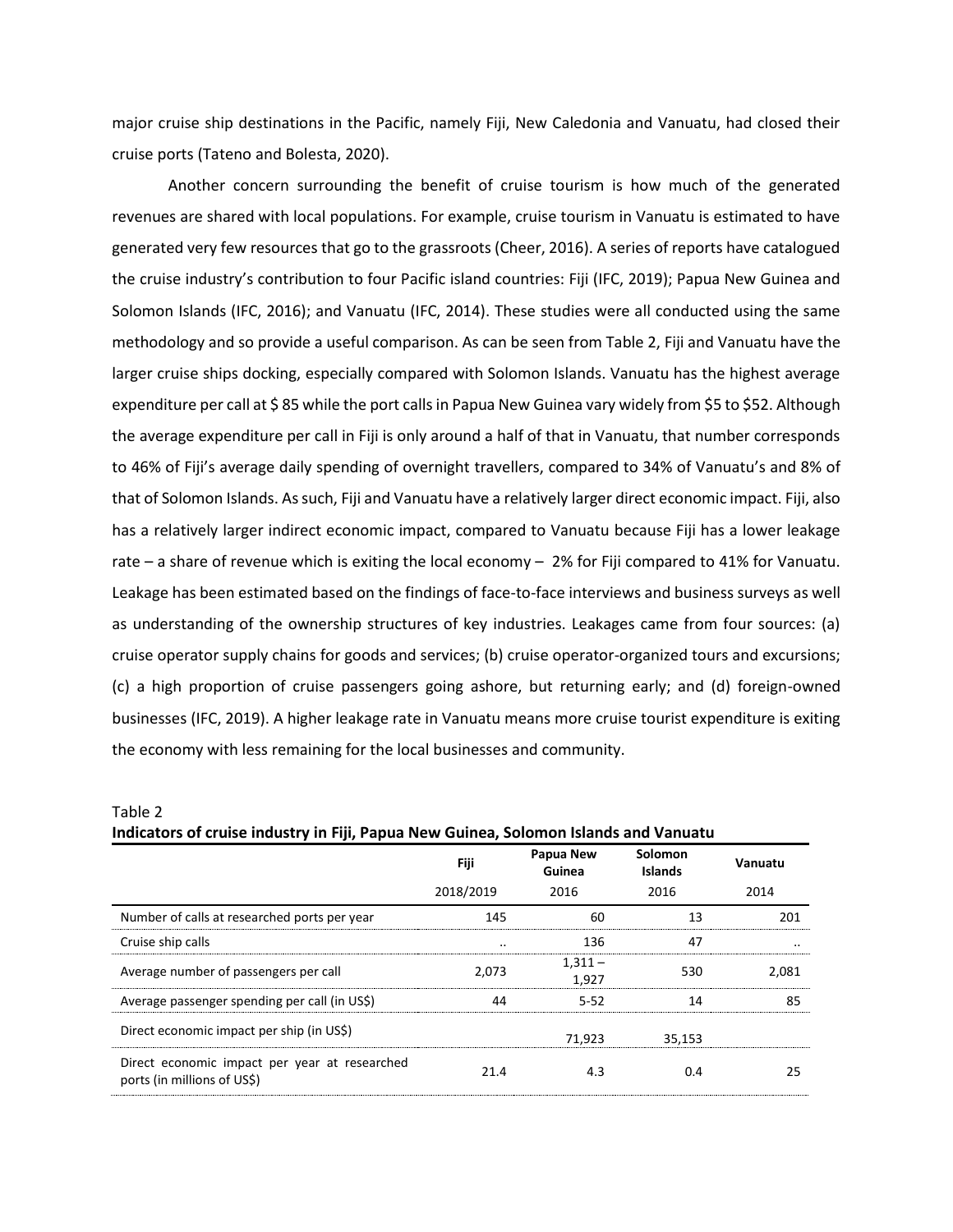| Indirect economic impact per year at researched<br>ports (in millions of US\$) | 22 J  |     | 0.03 |       |
|--------------------------------------------------------------------------------|-------|-----|------|-------|
| Leakage (% of total economic impact)                                           | 2%    | 6%  | 10%  | 41%   |
| Employment opportunities                                                       | 4.593 | 203 |      | 3.250 |
|                                                                                |       |     |      |       |

*Source*: IFC (2019).

Differences in the economic impacts, especially the employment impacts of cruise tourism across different Pacific countries can be attributed to the underlying features of their tourism economies. Compared to Fiji and Vanuatu, Solomon Islands and Papua New Guinea have limited tourism infrastructure (such as road transport and retail destinations). Additionally, there is a higher incidence of subsistence farming and fishing. This means that the informal economy is difficult to capture and has limited indirect impact on the wider economy as revenue is kept by the family producing the good or service, without it being recorded. The supply chains when assessing indirect impacts are very short, involving only one supplier, if any at all, hence the indirect and induced impacts of tourism are limited.

The analysis above reveals there is room to further increase the benefits of cruise tourism for local populations. Even in Fiji where the cruise industry already has a large economic impact, IFC's survey (2019) finds that 47% of cruise passengers wanted to spend more, but were constrained by the insufficient supply of goods and services. For local communities to benefit more will require that they build, in the long term, capacity to provide stable supply of goods and services of international standards to mitigate the unmet spending opportunities. Significant expansion of infrastructure and preventing negative impact on the environment will also be required. However, if leakage remains large, the overreliance on cruise tourism could turn to be a threat to economic sustainability.

Overall, cruise tourism has the potential to be expanded further in a sustainable manner to produce better developmental impact. It can bring business opportunities to local economies if backward linkages are strengthened. However, this will require that local communities build, in the long term, capacity to provide a stable supply of goods and services of international standards to mitigate the unmet spending opportunities. Significant expansion of infrastructure and the prevention of negative impact on the environment will also be required.

# c. Culture-based tourism

Culture-based tourism, in particular community-based cultural heritage tourism, is one of the land-based tourism development possibilities that fit the Green Economy concept. Among Pacific LDCs, Solomon Islands and Vanuatu should have a high potential of attracting tourists in this area (SPTO, 2014).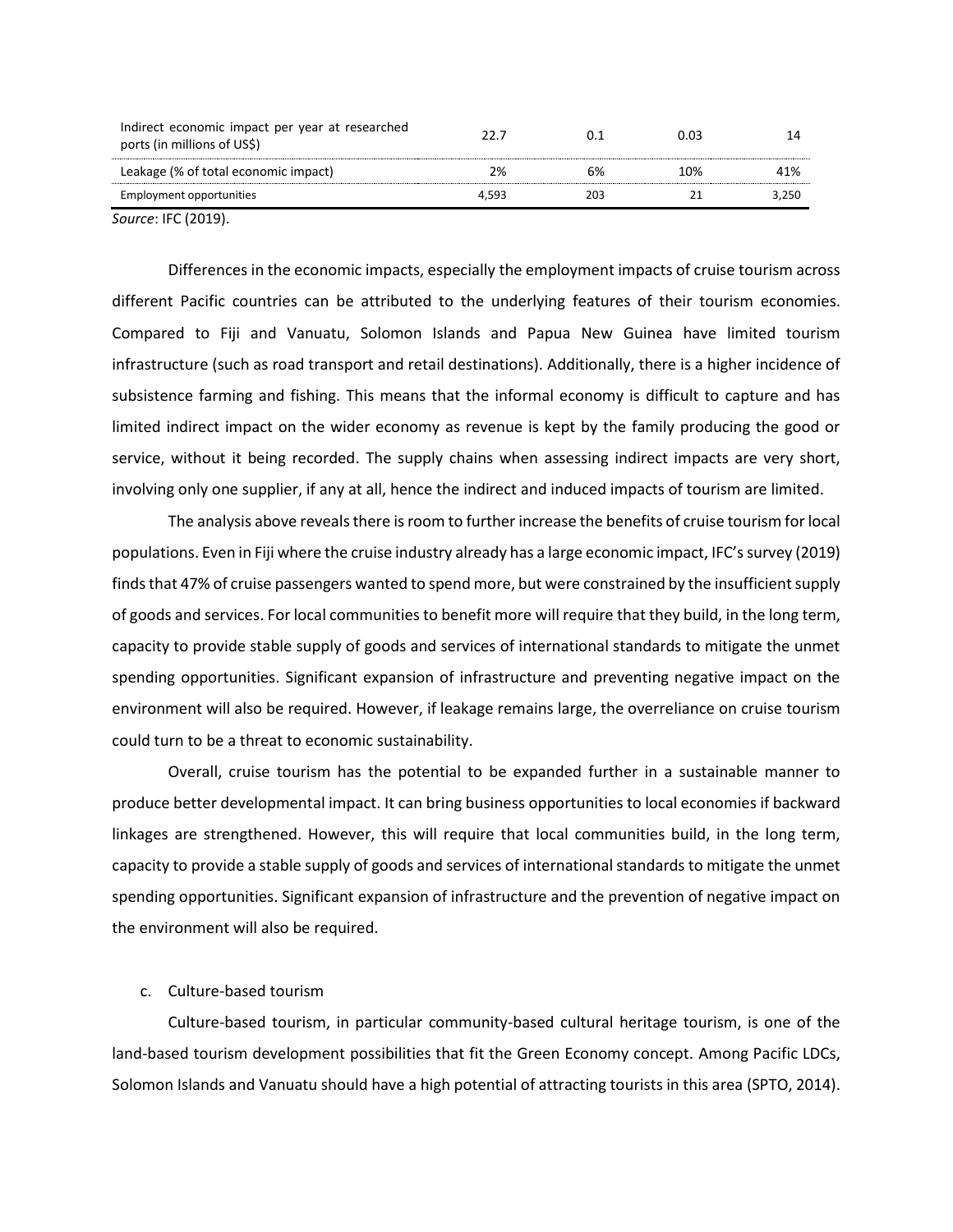Promoting culture-based tourism is an effective way to address concerns over socio-cultural sustainability while also being instrumental in generating links to the local economy. This segment of tourism has a large potential, with around 360 million of tourism trips annually, worldwide. Tourists in this segment tend to spend many days at their destinations, typically between 7 and 16 days, with sizeable spending of between \$4,000 and \$9,000 per arrival (SPTO, 2014).

This could be leveraged further through event-based cultural festivals that might attract general international tourists as well as diaspora peoples to return to their homelands to attend these cultural events. One example of this is the Festival of Pacific Arts & Culture. It is the world's largest celebration of indigenous Pacific Islanders. Indeed, a former LDC, Samoa focuses its tourism development on cultural links to local communicates. For example, Samoa's tourism development strategy is centred on sustainability concepts, promoting a community-based cultural heritage tourism. It promotes both intangible cultural heritage, such as dances, craft production and performances, as well as tangible cultural heritage, such as monuments and archaeological sites. One example is the beach *fale* tourism where tourists are hosted in local communities and participate in activities such as handicrafts workshops, cooking demonstrations and performances (Ford and others, 2019).

A community-based cultural heritage tourism can protect and preserve communities' culture by giving an economic value added to the existing historical and sociological value. More access to the tourism sector is given to local populations, since a significant part of cultural heritage is located in customary lands. Besides, targeting this niche market mainly requires the utilization of existing assets, local cultural heritage, lowering the costs of access to the industry and transmitting benefits directly to the communities; helping to address challenges related to employment, schooling and medical needs. In this way, tourism can benefit directly the communities involved, can help for the preservation of the cultural heritage, can facilitate inclusion of remote communities in economic and social activities, lead to strong interactions between the communities and the visitors, share culture, knowledge, give self-value to the local communities and award the tourists with a genuine experience.

## **4.2 Green fee initiatives**

Several Pacific island countries have implemented green tax initiatives and fees on tourismrelated activities to raise revenues for environmental management and conservation. Although precise data is often lacking, the revenues raised are intended to offset visitor impacts and protect marine and coastal ecosystems, at the same time contributing to socioeconomic development of local communities. For example, Maldives collects a \$6 green tax per day from tourists at resorts and hotels and a \$3 from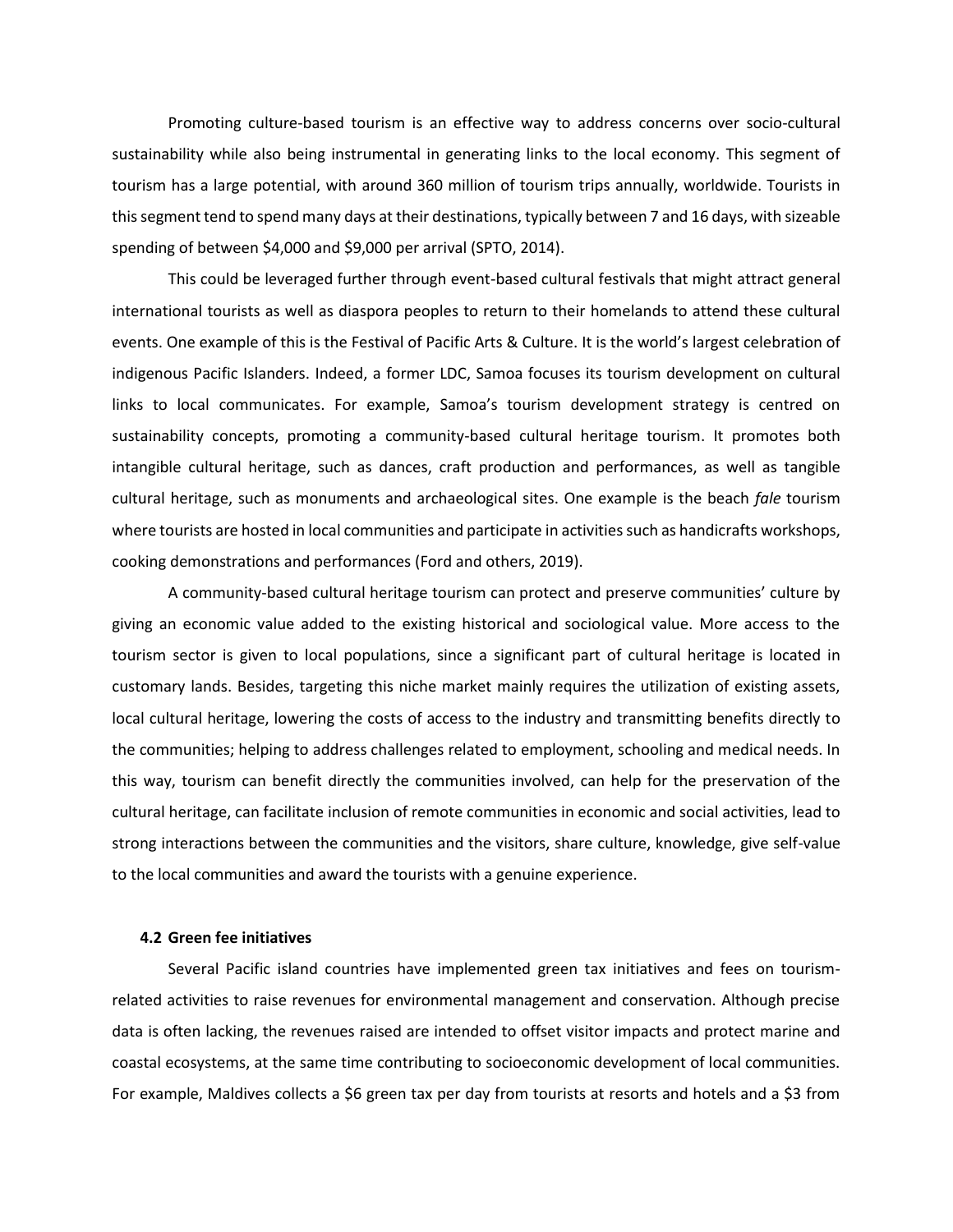tourists staying at guesthouses. This way, the Government raised \$59 million in 2019, part of which was used for developing waste management mechanisms and sewage facilities. In Palau, the so-called green fee of \$15 was introduced in 2009 and added to the departure tax. It was subsequently increased to \$30 and then to \$50. Effective January 1, 2018, Palau legislated a Pristine Paradise Environmental Fee (PPEF). A fee of \$100 is now included in the price of inbound international airline ticket into Palau (Palau Customs, 2018). The ticketing airline is responsible for collecting the PPEF. Palauan passport holders are exempt. In addition, international visitors are required to sign a pledge to respect the environment and culture. The objective of the tax is to protect 80% of Palau's exclusive economic zone as the Palau National Marine Sanctuary. The fund is also intended for development of tourism-related infrastructure, such as the international airport. A small share goes to the general fund of the National Treasury and local governments. A total of \$9.1 million was raised through this funding mechanism in 2018 and is expected to be used for, among others, the conservation of protected marine reserves as well as for the management of fishery and aquatic resources. The green fee mechanism is managed by an independent non-profit organization, Protected Area Network Fund (PANF).

While Pacific LDCs already collect tourism-related taxes in the form of hotel, departure and services tax, green tax initiatives could be considered for the purpose of generating additional financial resources to promote environmental sustainability, as well as to manage the flow of tourists, particularly to the areas with fragile ecosystems and inhabited by endangered species. This may also be effective in targeting high-end tourism markets as they discourage low value-added tourism activities. With its intrinsic features, it has been employed in Galapagos Islands of Ecuador, Bhutan and other places**. 6** However, a transparent and inclusive use of the collected financial resources is the key for the successful implementation of green fees in Pacific LDCs.

### **4.3 Infrastructure development**

Tourism development is dependent on infrastructure, such as ports, airports, roads, water, wastewater management, communications and energy, among public sector responsibilities; accommodation, retail, many attractions, as a private sector role. However, Pacific LDCs do not have the capital base to invest in large scale projects; implementing tourism-driven infrastructure priorities is, in many cases, dependent on multilateral or bilateral aid. The limited capital resources also impede the growth of private sector facilities, which has led, for example, to the involvement of national pension funds financing large

<sup>6</sup> See ESCAP (2020) for details.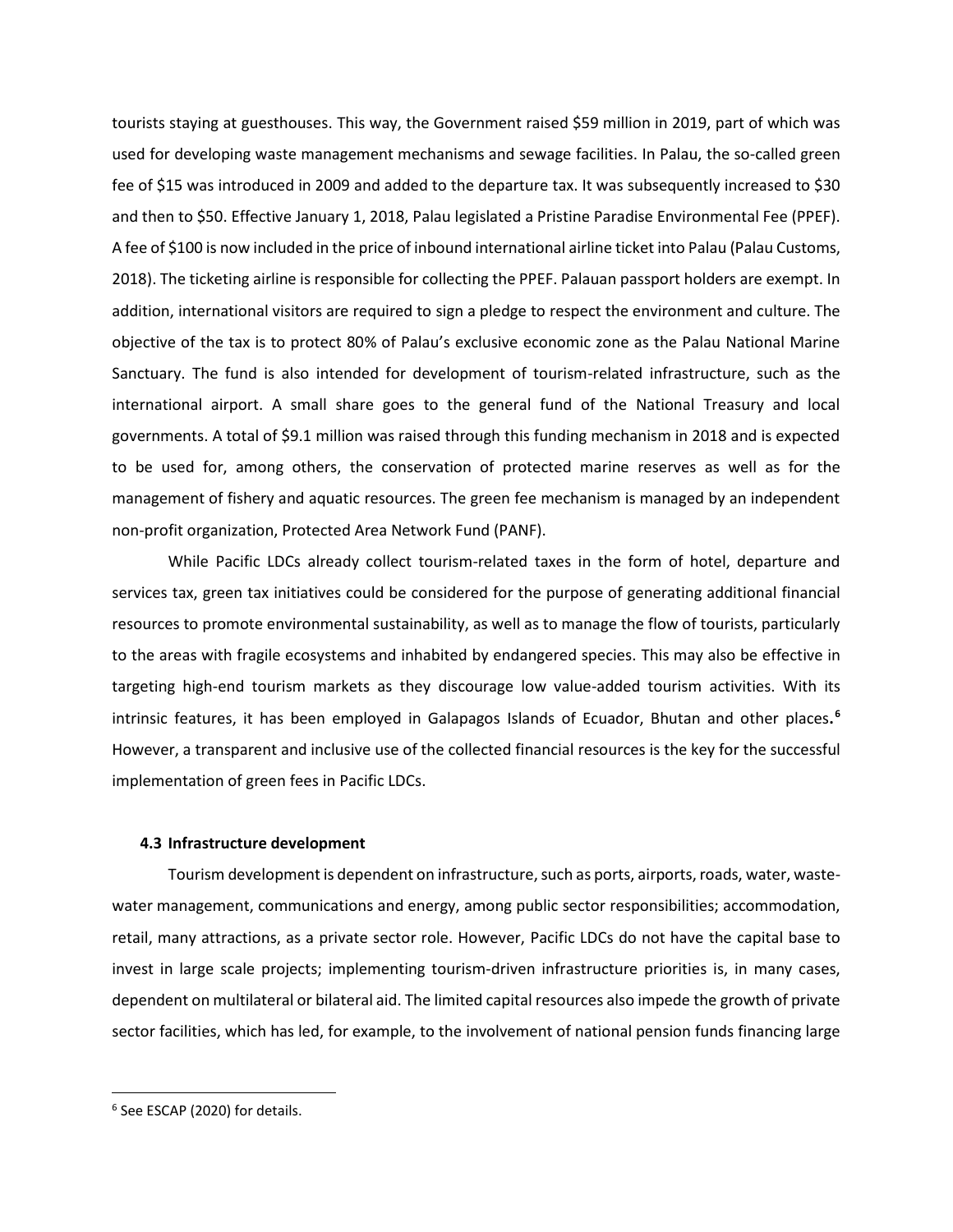scale tourism development in Samoa. The accommodation sector in Pacific LDCs is not as well developed as in a few other tourism-intensive destinations such as Maldives.

A lack of infrastructure negatively affects tourism. For instance, after the infrastructure at Vanuatu's Bauerfield International Airport had deteriorated, carriers subsequently reduced services, which impacted international tourism arrivals. In response, the World Bank funded megaprojects to upgrade the runway, taxiway and aprons of the Bauerfield airport to boost the economy and rebuild its aviation market. Also in Vanuatu, a new cargo wharf at a cruise port at the capital, Port Vila, was funded by Japan to reduce cruise/cargo vessel conflicts. In parallel, New Zealand funded a major waterfront project to provide a recreation zone for visitors and locals alike, relieving pressures on the main street of Port Vila. At Luganville, on the northern island of Espiritu Santo, China's EXIM bank's concessional loan funded a replacement wharf suitable for cruise ships.

Experiences of other small island countries indicate that provision of infrastructure that promotes connectivity is key to facilitating tourism sector development. For example, the Government of Fiji has often provided road access to major new resort developments, enabling resort complexes to operate. In Maldives, enhanced air connectivity through infrastructure development, including the expansion and upgrading of Velana International Airport, played a major role in tourism's development.

Infrastructure must also evolve to enable tourism to grow. Faleolo airport near Apia, the capital of Samoa, has recently had an aid-funded terminal redevelopment as well as a further upgrade to the runway and terminal facilities funded by the World Bank. Henderson Field, on Guadacanal, Solomon Islands, is the next Pacific island airport to be upgraded to enable the country to meet the demands of the growing tourism sector. Across the Pacific, tourism-driven demand for new infrastructure contributes to GDP through on-going construction programmes. As new transport and service infrastructure comes on-line continued tourism growth is facilitated through easier access, improved ground transport and more reliable services.

# **4.4 Regional cooperation**

Regional cooperation is of paramount importance for making tourism an effective driver of sustainable development in Pacific LDCs. Considering their remote location, tourists are more inclined to visit at least several destinations as part of one visit to the Pacific. This is also partly because various countries offer various tourist attractions; for example, shark diving in Fiji, whale watching in Tonga, volcano trekking in Vanuatu, wrecks diving in Solomon Islands and Papua New Guinea.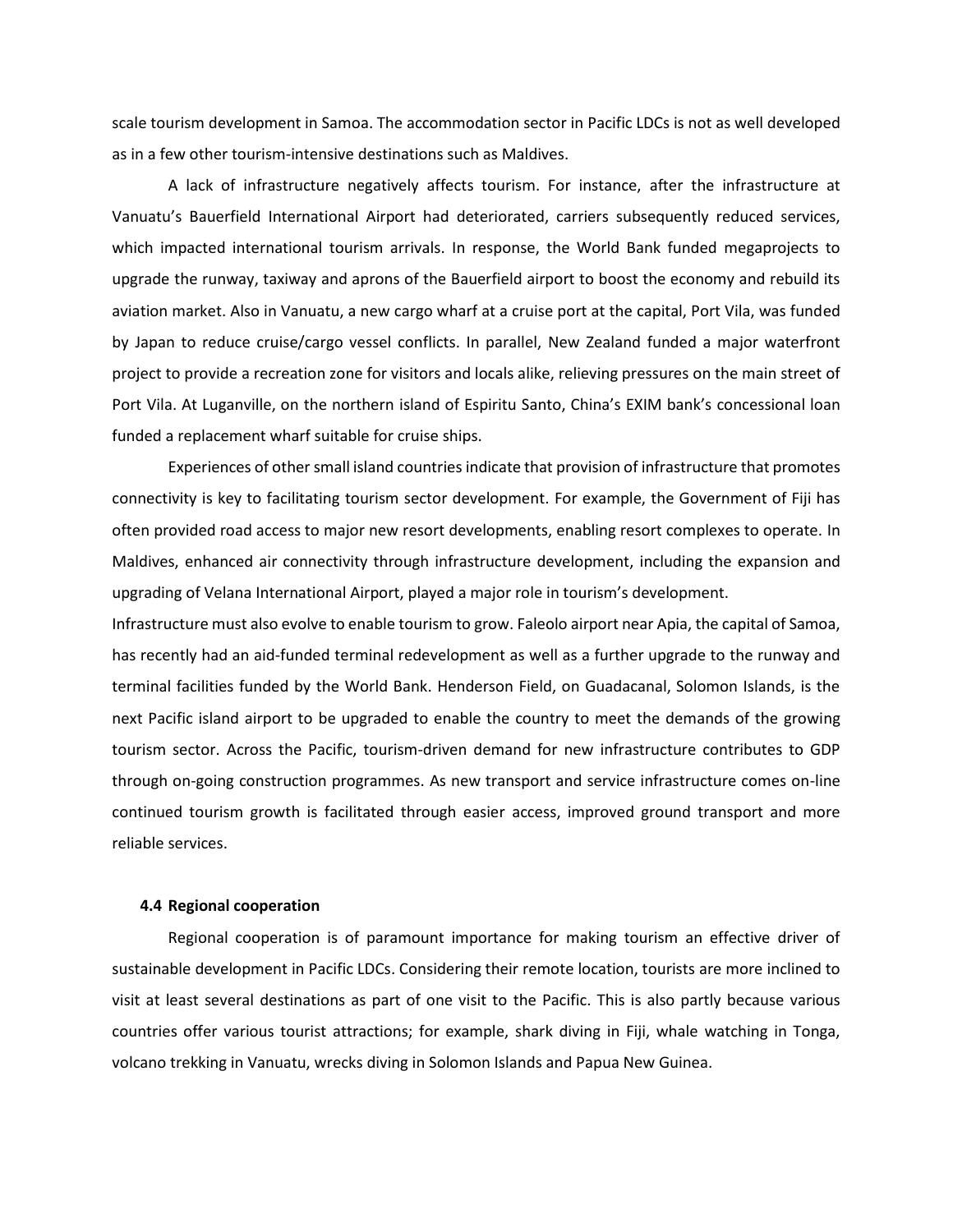Indeed, Pacific island countries have various tourism-related regional cooperation and integration mechanisms. For example, the Pacific Tourism Organization (SPTO, formally known as the Pacific Tourism Organization) is an intergovernmental body for the tourism sector in the Pacific, responsible for marketing, research and statistics and sustainable tourism development. The four Pacific LDCs are official members of SPTO. SPTO promotes innovative partnerships in the areas of cruise sector development, human resource development and training, air access and route development and investment and product development that will further support the regional cooperation in the sector. In 2016, the SPTO launched a new Pacific brand, with its brand slogan "Ours is Yours", to promote Pacific tourism globally. The brand intends to evoke the welcoming nature of the Pacific peoples, the Pacific spirit of sharing and the unique cultures and the pristine natural environment.

Another initiative has been the Pacific Islands Air Services Agreement (PIASA) that aimed to increase air access to Pacific island countries and to bring efficiency to their national airliners by creating an open sky, a free market for aviation in the region. To date, the agreement has not yet delivered improved air connectivity in the region. For one, PIASA took time to be signed by only eight States of the Pacific Islands Forum, due to concerns over fierce competition that could be harmful to national and regional airlines relative to international airlines. In addition, PIASA came in the context of many bilateral agreements between the Pacific islands, international airlines, and some key regional markets such as Australia and New Zealand.

Partnerships have also been launched to protect natural assets. For instance, the Secretariat of the Pacific Regional Environment Programme (SPREP) oversees cooperation in the Pacific region for protecting and improving the environment and to ensure sustainable development. Other sub-regional organizations are also active in protecting the environment. The Oceania Regional Office of the International Union for Conservation of Nature (IUCN ORO), in partnership with the SPREP and Governments, are working to support the implementation of multilateral environmental agreements. The Micronesia Challenge is another example of subregional cooperation, with five Micronesian Governments committed to conserve at least 30% of the near-shore marine resources and 20% of the terrestrial resources across Micronesia by 2020.

Regional cooperation should go beyond the Pacific subregion and be underpinned by greater cooperation of the entire Asia-Pacific region. Asia-Pacific emerging economies possess all the ingredients to facilitate further development of the tourism sector in Pacific LDCs, particularly considering that rising levels of income usually go hand-in-hand with greater demand for international travel.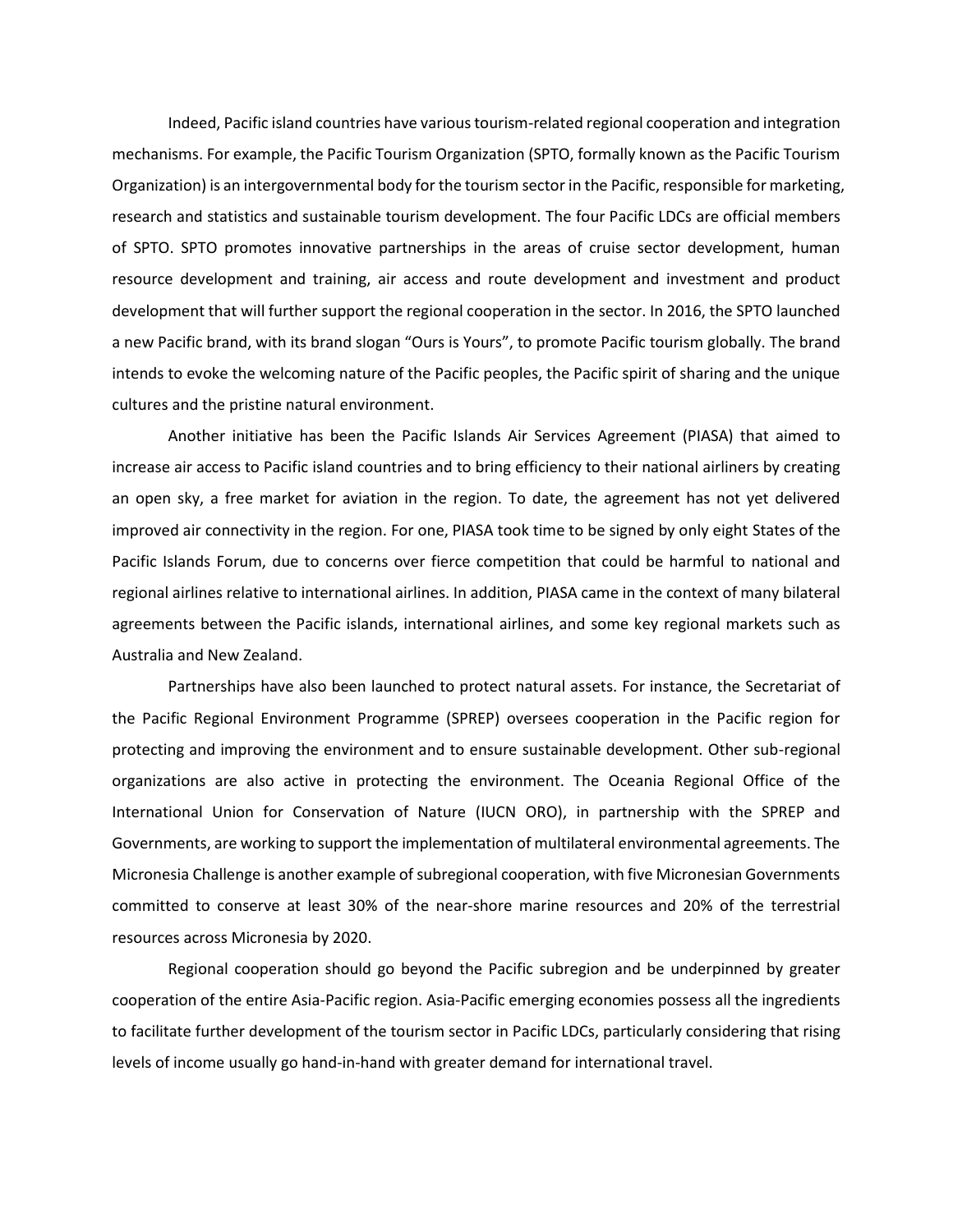## **5. Policy options**

To leverage tourism to promote sustainable development in Pacific LDCs, the positive development impact of tourism must be increased by using the opportunities related to contemporary trends and addressing existing barriers, bottlenecks and challenges. Doing so, however, requires policies that generate additional revenues which can subsequently be used for development of these countries and to link the tourist sector more effectively to the local economy.

Tourist arrivals could be increased, for example, by targeting fast-growing markets such as China and other emerging economies, as the case of Maldives illustrates (see box 1). However, while increasing the number of tourists, provided that obstacles such as limited infrastructure are addressed, may be the easiest way forward for certain countries, this may not be an easy undertaking for Pacific LDCs, as overtourism and rapid development can pose a serious threat to fragile ecosystems and natural environments of these countries.

## Box 1

# **Maldives success in tourism development**

Maldives is a good example of how tourism can foster economic development in an island country. Maldives' tourism sector was central to country's graduation from the least developed country status in 2011 (Perrottet and Garcia, 2016). Tourism goods and services tax accounted for 30% of government's tax revenue in 2018 (Maldives Monetary Authority, 2018).

Maldives' strategy of tourism development has been oriented towards high-end resort tourism. Indeed, Maldives developed the unique concept of "one island, one resort", with over-water villas and spas offering a first-class experience, thus making Maldives a premium destination (World Bank, 2017). Maldives mainly attracts tourists from Asia and Europe looking for resort-based holidays, beach holidays, wedding-honeymoon holidays and water sports, such as diving and snorkelling. This has been made possible through the original Tourism Act of 1979 and multiple well-targeted tourism master plans. The Government has created a suitable business environment to attract foreign investments, set measures to account for environmental and social sustainability of the tourism sector, and tries to encourage local communities to be part of the sector, in terms of employment and investment. While tourism activities used to be concentrated around the capital city of Malé, the Second Tourism Master Plan 1996-2005 decentralized tourism activities away from the capital to spread the benefits across the country (Perrottet and Garcia, 2016).

Air connectivity played a major role in tourism's development, with Maldives benefiting from bilateral air service agreements with 29 countries.<sup>7</sup> The country has around 40 direct flight connections with Europe, 55 with the Middle East, and over 200 with Asia per week. It has invested in domestic transport infrastructure and is now equipped with four international and eight domestic airports. To access the most remote atolls, Maldives has the world's largest seaplane fleet with 49 aircraft reaching nearly

<sup>7</sup> *Source*: Maldives Civil Aviation Authority[. http://www.aviainfo.gov.mv/transport.php.](http://www.aviainfo.gov.mv/transport.php)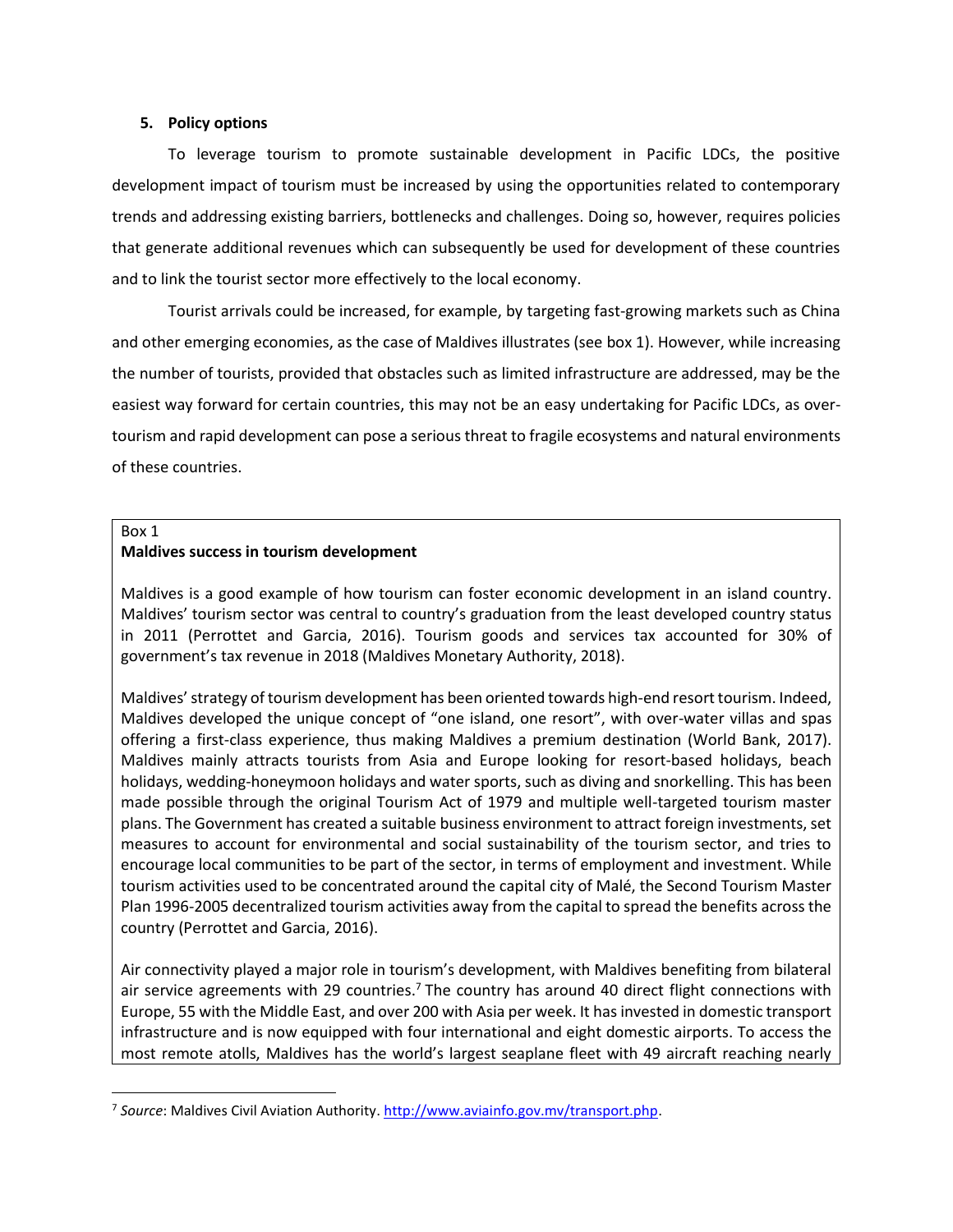1,200 islands, servicing over 60 resorts, transporting about 960,000 passengers with 120,000 flights annually.<sup>8</sup> The country continues to improve its connectivity through new infrastructure development such as the expansion and upgrading of Velana International Airport.

Maldives source markets composition has changed over time. Europe represented 73% of Maldives' inbound tourists in 2008 and 49% in 2018, while the Asia and the Pacific share increased from 21% in 2008 to 42% in 2018.<sup>9</sup> This shift has been mainly driven by China, the largest source market since 2010, representing 19% of the total tourist arrivals in 2018. Maldives has clearly targeted tourists from China through various marketing strategies – for instance, through internet and social media (70% of bookings in China are made online) and through trade fairs in China to promote Maldives to tour operators. In addition, air connectivity with China played an important role with direct flights from seven Chinese cities, including Shanghai and Beijing (Perrottet and Garcia, 2016).

Maldives' experiences may offer a possible model of tourism development for other small island countries, particularly its successful targeting of high-end segments and the diversity in the source markets, as well as the revenues obtained from the tourism goods and services tax which allowed for a significant rise in Government's revenue. Nevertheless, for the model to be effectively applied to other islands, the latter's existing externalities need to be integrated and adapted to their specific situations.

To balance the tourism development and the risk of overexploitation of natural resources by the tourism sector, the following three policy options are proposed for Pacific LDCs.

First, it is necessary to strengthen the links between local populations and the tourism sector, so that local communities benefit more from the rich natural, marine resources of Pacific LDCs. This can be done, for example, by offering more *Green* and *Blue* tourism and more community-based tourism activities. It can also be achieved by providing training programmes to increase the employability of local workers in the tourism sector as well as in agriculture and other services from which forward linkages with tourism can be strengthened. This *community-based approach* will not only contribute to enhancing sociocultural sustainability but also to strengthening production linkages between the tourism sector and the rest of the economy, and offering more decent, stable job opportunities, thereby enhancing economic sustainability.

Second, Pacific LDCs could consider generating additional revenues by introducing green taxes, fees and other special mechanisms, with an explicit objective of supporting environmental conservation as well as the sustainable livelihood of local populations. These taxes and fees could be useful to increase revenues from tourism or to address the risks of overexploitation of the tourism sector. Alternatively, if

<sup>&</sup>lt;sup>8</sup> So*urce*: Maldives Resort Market Research, Jones Lang LaSalle (JLL). <u>https://www.jll.com.sg/en/trends-and-</u> [insights/research/global-resort-report-2019,](https://www.jll.com.sg/en/trends-and-insights/research/global-resort-report-2019)

<sup>9</sup> *Sources*: Ministry of Tourism, Arts and Culture of Maldives (2009). *Maldives Tourism Yearbook 2009*; and Statistics Yearbook of Maldives 2019 (accessed 6 March 2020).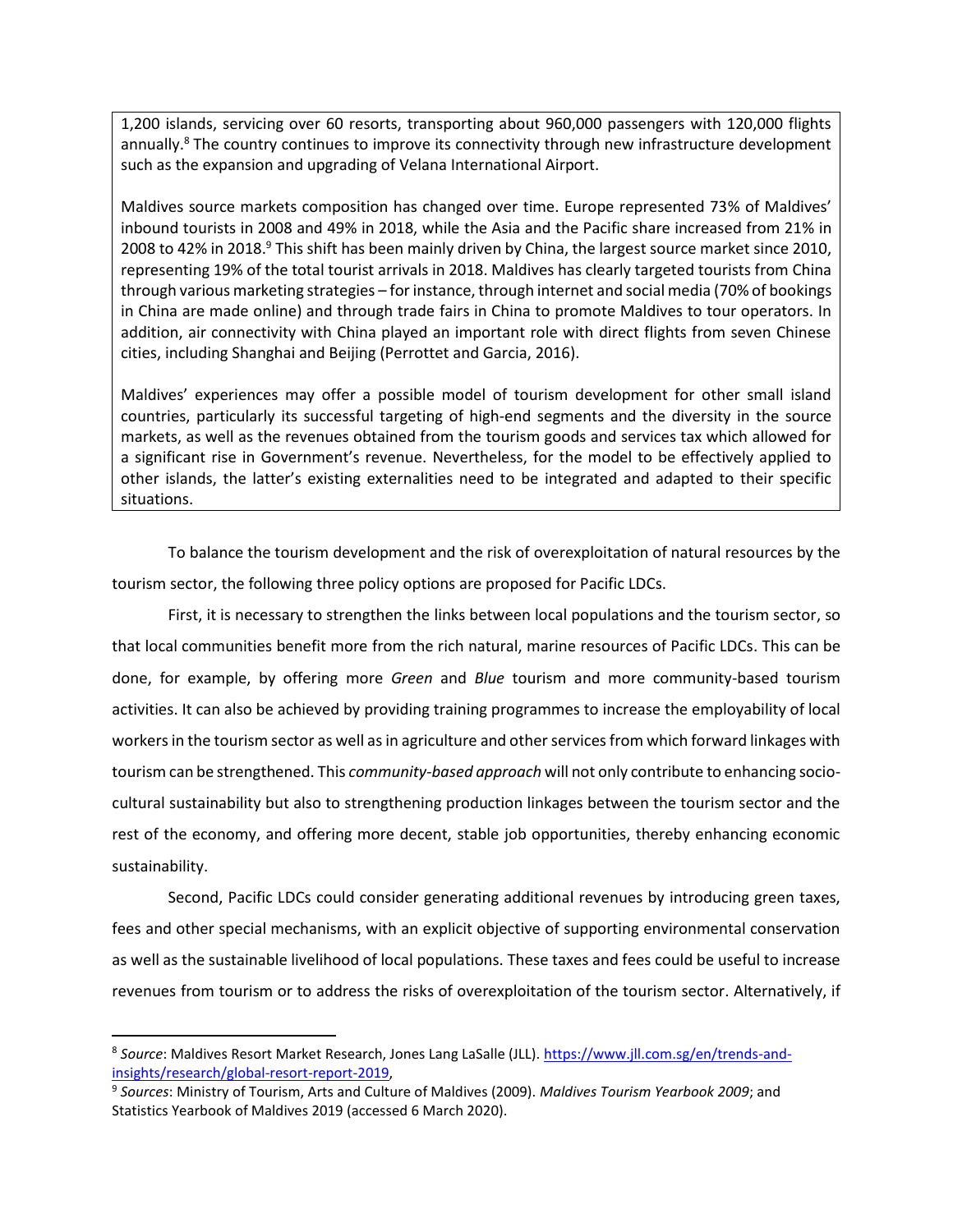enough fees from tourism is already being collected through a departure tax or service tax, greening tax systems could be considered by reallocating funds towards projects and activities to enhance environmental sustainability or to correct for externalities caused by tourism. This, however, requires a careful assessment of tax changes to ensure the right balance between additional revenues raised and the impact on the number of inbound tourists. This also requires a process of transparent and inclusive stakeholder engagement in designing and implementing such initiatives and a robust conservation and associated management rules and systems.

Finally, regional cooperation could be enhanced to promote a common Pacific brand to raise the global profile. Tourists coming from far away are inclined to visit several destinations as part of one visit to the Pacific. A common branding, such as the Pacific Tourism Organization's "Ours is Yours", with a clear marketing strategy promoting Pacific cultures as a whole, could increase the attractiveness of the Pacific as a place with a variety of attractions. Marketing and promotion of a single Pacific brand could also be used to gain bargaining power and share best practices and market research among the Pacific islands. Countries could, for example, collectively negotiate with transit countries for the latter to provide visa exemptions to transit passengers travelling from and to the Pacific island countries. They could also explore the possibility and feasibility of introducing a Pacific-wide common sustainable development fee on inbound tourists, particularly cruise visitors, whose positive impact on local economies has been limited. This could lessen the fear of tax competition. Given the remote location of Pacific LDCs and the distances between them, connectivity issues also must be effectively addressed..

Regional cooperation should go beyond the Pacific subregion and be underpinned by more intense cooperation of the entire Asia-Pacific region. Asia-Pacific emerging economies possess all the ingredients to facilitate further development of the tourism sector in Pacific LDCs: large populations and increasingly wealthy citizens interested in international travel. Pacific LDCs can utilize the existing trends and benefit from the new waves of potential tourists.

Policies must be tailored to the specific conditions of each country and contain a wide range of options, such as those discussed above, including new fees and mechanisms to generate revenue, diversifying types of tourism that ensure effective links to local economies to generate new employment, and enhancing regional cooperation to combine resources and address challenges. Most importantly, to make tourism an effective driver of sustainable development, the development of new tourist sectors, in which the leading role is played by the inhabitants of Pacific LDCs, is of utmost importance.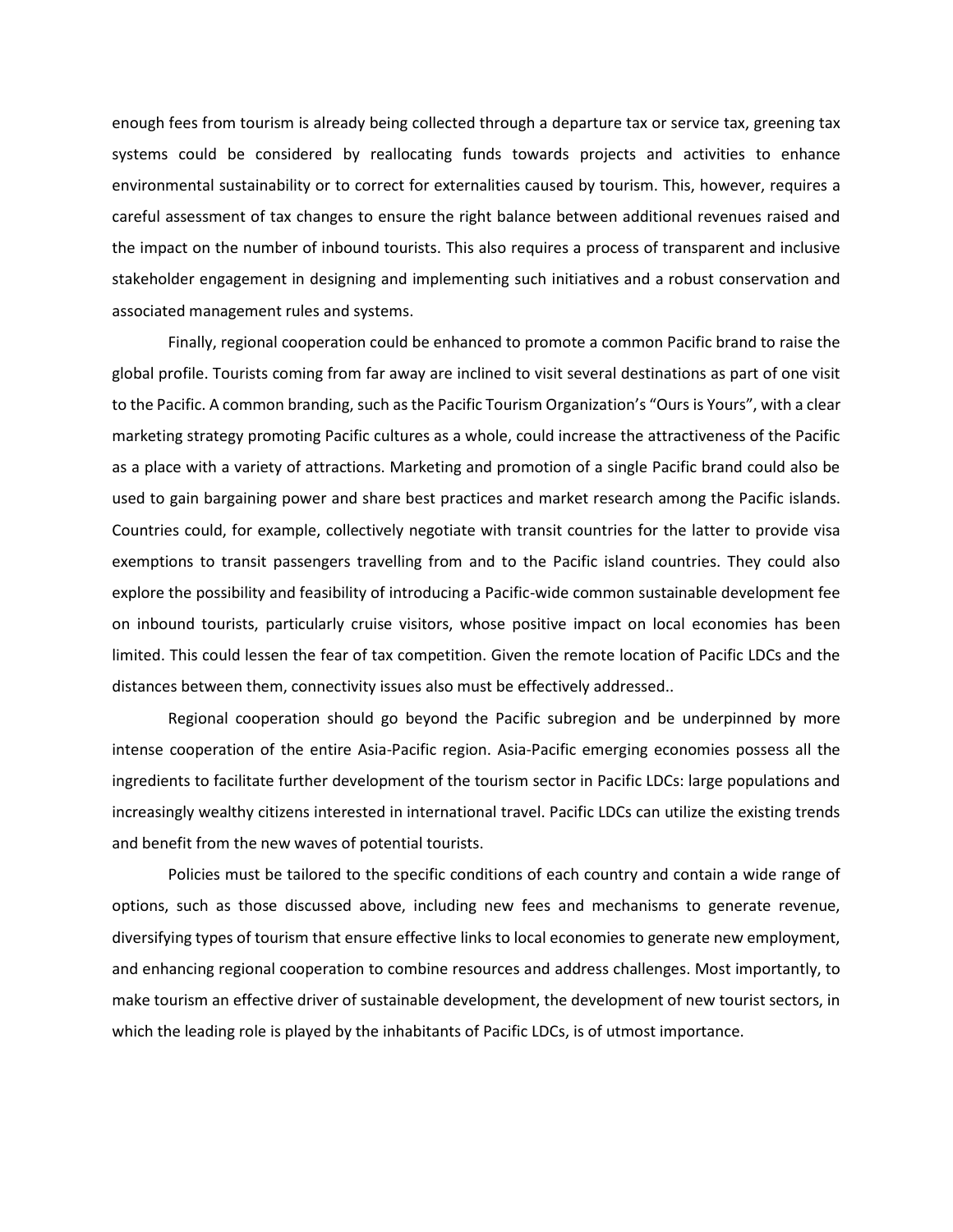## **6. Conclusion**

Pacific LDCs need to accelerate action to implement the 2030 Agenda. To do so, they can take full advantage of their blue economy and the development of a particular type of local content intensive tourism. This will entail ensuring the sustainability of tourism activities while increasing revenue streams that benefits local communities.

Addressing the consequences of the COVID-19 pandemic, however, must take priority. The four Pacific LDCs introduced countermeasures consisting of, for instance, travel restrictions and isolating individuals with suspected cases of COVID-19. These actions have been needed due to the relatively rapid transmission of the virus, as well as the limited capacity of the health-care systems of these countries.

Looking forward, targeted fiscal and monetary measures will be necessary in the short term to support affected local businesses, such as in tourism-related services, particularly local MSMEs providing employment to local populations. While typical stimulus programmes include direct cash transfers, wage subsidy to businesses and cheap financing to MSMEs, a compensation packages for employees in large informal sectors, such as farmers and fishers who provide supplies to the tourism sector, should also be considered (Sen and Kenny, 2020; World Bank, 2020). Through a stimulus , Governments can ensure the wellbeing of local populations and the survival of local MSMEs and prevent the former from falling into poverty and the latter into disarray.

Finally, despite the short-term disruption of tourism activities due to the COVID-19 pandemic, long-term efforts for the development of the tourism sector should not be undermined. This paper calls for a need to take full advantage of the blue economy – a concept depicting sustainable use of vast oceanic resources – to foster their development, especially through the tourism sector. Given that the economic and social impact of the COVID-19 pandemic will be hard felt on the people of the Pacific LDCs, collective actions are particularly desired. In this regard, while suggesting a number of long-term policy measures to leverage tourism to promote sustainable development, regional and subregional cooperation needs to be enhanced further to promote a common brand for the Pacific subregion to raise their global profile.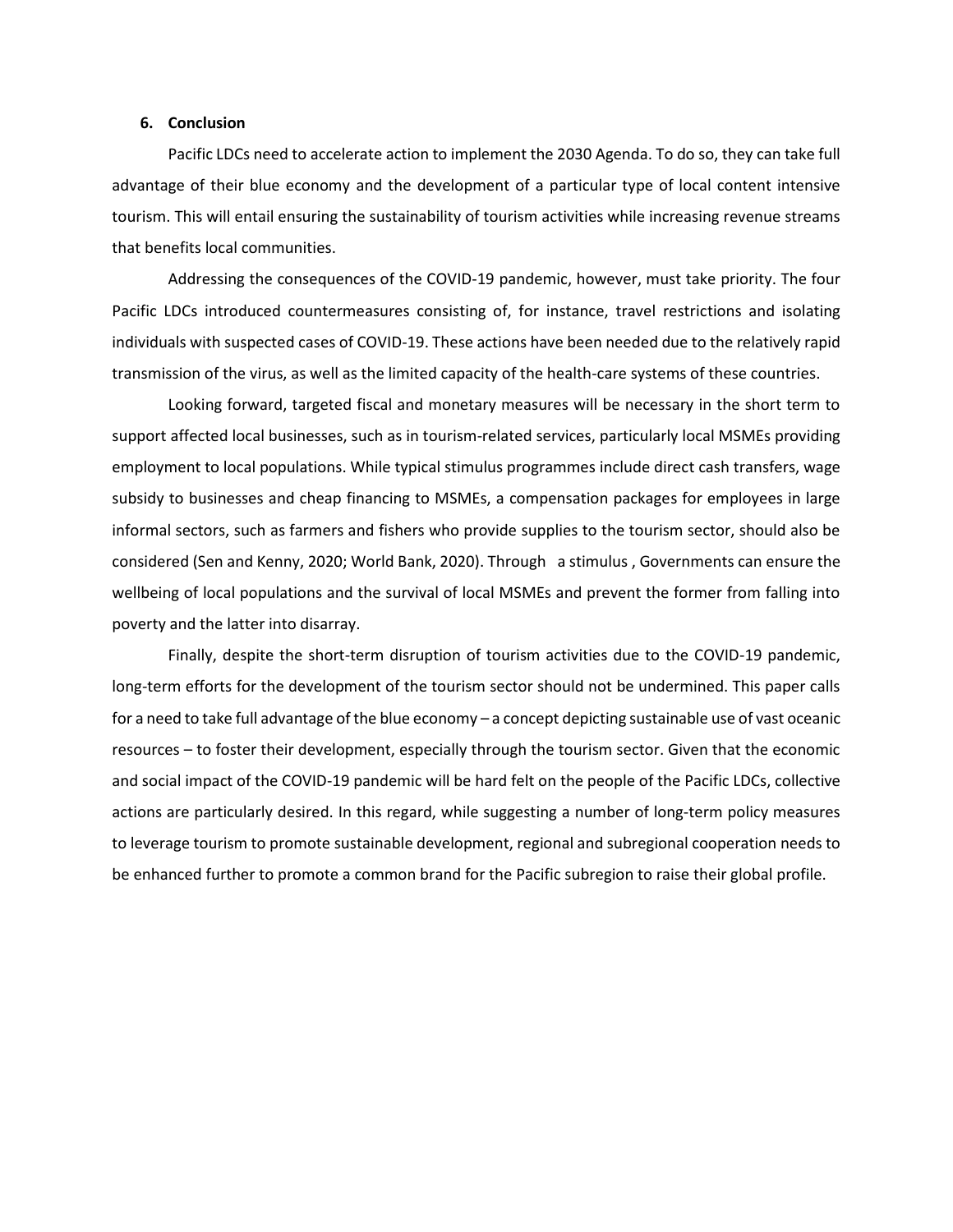# **References**

- Arena, Marco, and others (2015). National Marine Ecosystem Service Valuation: Solomon Islands. Suva: Marine and Coastal Biodiversity Management in Pacific Island Countries. Available at [solomonislands](https://solomonislands-data.sprep.org/system/files/Solomons-MESV-Report-Digital-LoRes.pdf)[data.sprep.org/system/files/Solomons-MESV-Report-Digital-LoRes.pdf.](https://solomonislands-data.sprep.org/system/files/Solomons-MESV-Report-Digital-LoRes.pdf)
- Bolesta, Andrzej (2020). Pacific Islands: development vulnerabilities, international response and structural transformation. *Journal of International Studies*, Vol. 13, No. 3, pp. 25-40.
- Brida, Juan Gabriel, and Sandra Zapata-Aguirre (2009). Cruise tourism: economic, socio-cultural and environmental impacts. *International Journal of Leisure and Tourism Marketing*, vol. 1, No. 3, pp. 205-226.
- Cheer, Joseph M., and others (2018). Tourism in Pacific island countries: a status quo round‐up. Asia and the Pacific Policy Studies, vol. 5, No. 3, pp. 442-461.
- Cheer, Joseph M. (2016). Cruise tourism in a remote small island high yield and low impact? In Handbook of Cruise Ship Tourism, R. Dowling and C. Weeden, eds. Wallingford, United Kingdom: Centre for Agriculture and Bioscience International, pp. 408-423.
- Cocker, Christopher (2017). How sustainable is Pacific tourism? Presentation at 2017 International Year of Sustainable Tourism for Development. South Pacific Tourism Organization. Available at webunwto.s3-eu-west-1.amazonaws.com/imported\_images/47190/ mr.\_christopher\_cocker\_final\_presentation\_- \_national\_forum\_on\_sustainable\_tourism\_for\_development\_png.pdf.
- ESCAP (forthcoming). *Asia-Pacific Countries with Special Needs Development Report 2021: Strengthening the Resilience of Least Developed Countries in the wake of the Coronavirus Disease Pandemic*. Bangkok: ESCAP.
- ESCAP (2020). Asia-Pacific Countries with Special Needs Development Report 2020: Leveraging Ocean Resources for Sustainable Development of Small Island Developing States. Bangkok: ESCAP.
- ESCAP (2019a). Asia-Pacific Countries with Special Needs Development Report 2019: Structural Transformation and its Role in Reducing Poverty. Bangkok: ESCAP.
- ESCAP (2019b). Asia-Pacific Disaster Report 2019: Pathways for Resilience, Inclusion and Empowerment. Bangkok: ESCAP.
- Ford, A., and others (2019). Promoting cultural heritage for sustainable tourism development: Samoa. University of Otago. Report commissioned by New Zealand Institute of Pacific Research/ Ministry Foreign Affairs and Trade. Available at apo.org.au/sites/default/ files/resource-files/2019-06/apo-nid242511.pdf.
- Gay, Daniel (2021). Structural Transformation in Graduating Pacific Least Developed Countries (LDCs). MPFD Working Paper Series, No. ESCAP / 1-WP / 2. Bangkok: ESCAP.
- IFC (2014). Assessment of the Economic Impact of Cruise Ships to Vanuatu. Available at www.ifc. org/wps/wcm/connect/f0a4a7ad-85e0-4dbd-9a27-2168476114e0/Summary+of+Results+- +Assessment+of+the+Economic+Impact+of+Cruise+Ships+to+Vanuatu.pdf?MOD=AJPERES&CVID=kFrtPkM.
- IFC (2016). Assessment of the Economic Impact of Cruise Tourism in Papua New Guinea & Solomon Islands. Available at www.ifc. org/wps/wcm/connect/7b5d5752-72a4-445b-a1b9-c61c15e51799/Cruise-Impact-Report.pdf?MOD=AJPERES&CVID=lmVZRZT.
- IFC (2019). Assessment of the Economic Impact of Cruise Tourism in Fiji. Available at www.ifc.org/wps/wcm/connect/e9af1ba2- cc5d-4353-bb5f-b2b59079faa9/Fiji-Cruise-Study-2019.pdf?MOD=AJPERES&CVID=mURGZPI.
- Maldives Monetary Authority (2018). Annual Report 2018. Available at www.mma.gov.mv/documents/Annual%20Report/2018/AR2018%20 (English).pdf.
- New Zealand Tourism Research Institute (NZTRI) (2019a). Solomon Islands international visitor survey: January to December 2018. Available at www.nztri.org.nz/sites/default/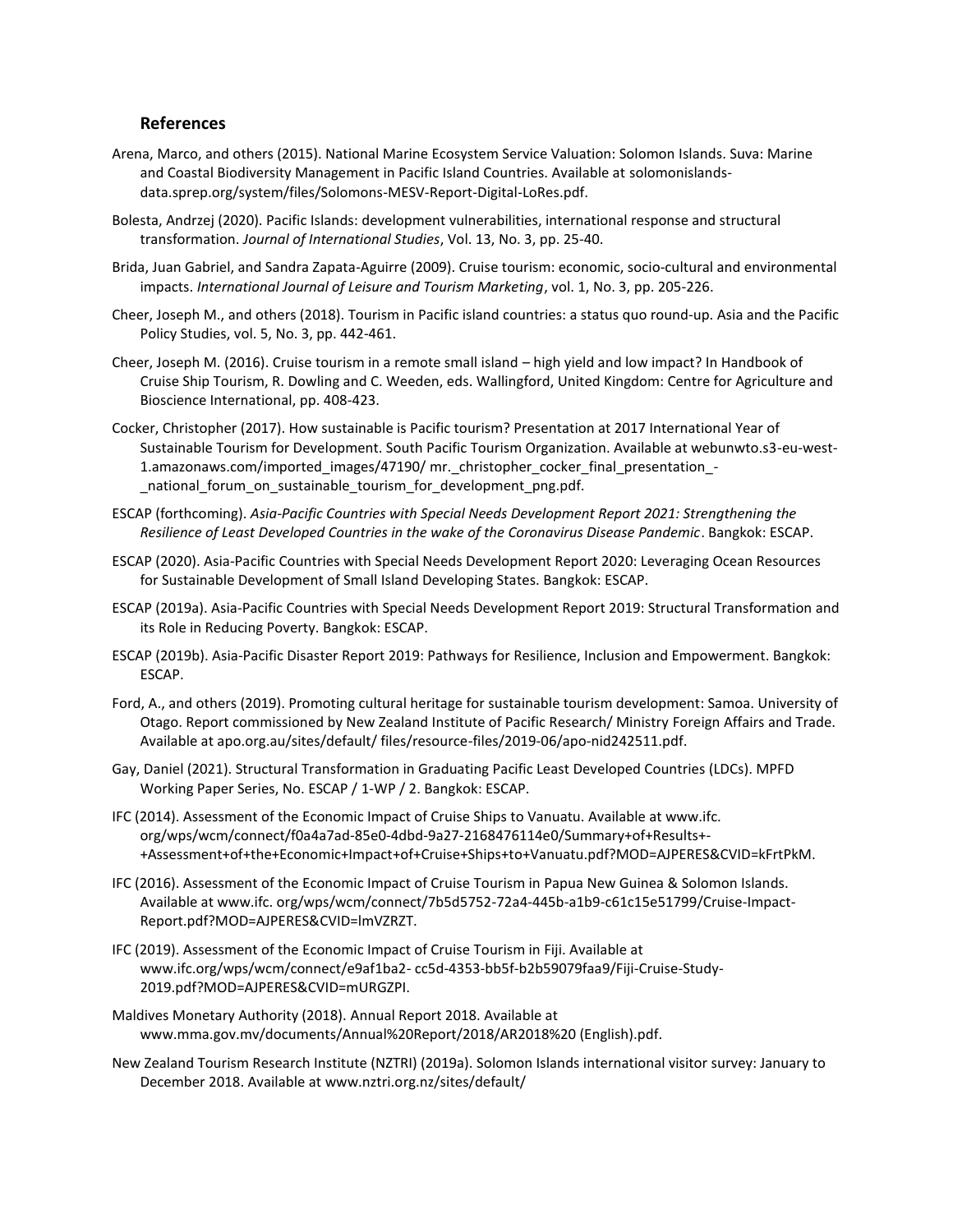files/Solomons%20Jan%20-%20Dec%202018\_%20IVS%20National%20Statistics%20Office%20Long%20Version .pdf.

- New Zealand Tourism Research Institute (NZTRI) (2019b). Vanuatu international visitor survey: Jan–Dec 2018. Available at www.nztri.org.nz/sites/default/files/Vanuatu%20 IVS\_Jan-Dec%202018-rs.pdf.
- Norbu, Nyingtob, Yusuke Tateno, and Andrzej Bolesta (2021). Structural Transformation and Production Linkages in Asia-Pacific Least Developed Countries: An Input-Output Analysis. Forthcoming in *Structural Change and Economic Dynamics*.
- Pascal, Nicolas, and others (2015). National Marine Ecosystem Service Valuation: Vanuatu. Suva: Marine and Coastal Biodiversity Management in Pacific Island Countries. Available at [macbio-pacific.info/wp](http://macbio-pacific.info/wp-content/uploads/2017/08/Vanuatu-MESV-Digital-LowRes.pdf)[content/uploads/2017/08/Vanuatu-MESV-Digital-LowRes.pdf.](http://macbio-pacific.info/wp-content/uploads/2017/08/Vanuatu-MESV-Digital-LowRes.pdf)
- Perrottet, John Gerard, and Andres F. Garcia (2016). Tourism. Pacific Possible Series. Background Paper, No. 4. Washington, D.C.: World Bank Group. Available at [documents.worldbank.org/curated/en/524541503688261330/pdf/106504-REVISED-ADD-SERIES-NO-4-](http://documents.worldbank.org/curated/en/524541503688261330/pdf/106504-REVISED-ADD-SERIES-NO-4-PUBLIC-P154324-Tourismbackgroundfinal.pdf) [PUBLIC-P154324-Tourismbackgroundfinal.pdf.](http://documents.worldbank.org/curated/en/524541503688261330/pdf/106504-REVISED-ADD-SERIES-NO-4-PUBLIC-P154324-Tourismbackgroundfinal.pdf)
- Pratt, Stephen, (2015). The economic impact of tourism in SIDS. *Annals of Tourism* Research, vol. 52 (May), pp. 148-160.
- Rouatu, Iete, and others (2017). National Marine Ecosystem Valuation Report: Kiribati. Suva: Marine and Coastal Biodiversity Management in Pacific Island Countries. Available at [macbio-pacific.info/wp](http://macbio-pacific.info/wp-content/uploads/2017/08/Kiribati-MESV-Digital-LowRes.pdf)[content/uploads/2017/08/Kiribati-MESV-Digital-LowRes.pdf.](http://macbio-pacific.info/wp-content/uploads/2017/08/Kiribati-MESV-Digital-LowRes.pdf)
- Sen, Kishti, and Tom Kenny (2020). Prepare for zero tourists for the next three months at least. ANZ Pacific Insight 25 March 2020. Available at [push.bigtincan.com.au/downloads/3a335e2c4937f5d81710e40722c6f1ee23520241d56874046ce14433d72c1](https://push.bigtincan.com.au/downloads/3a335e2c4937f5d81710e40722c6f1ee23520241d56874046ce14433d72c13e4) [3e4.](https://push.bigtincan.com.au/downloads/3a335e2c4937f5d81710e40722c6f1ee23520241d56874046ce14433d72c13e4)
- SPTO (2019). 2018 Annual Visitor Arrivals Report. Available a[t pic.or.jp/ja/wp-content/uploads/2019/07/2018-](https://pic.or.jp/ja/wp-content/uploads/2019/07/2018-Annual-Visitor-Arrivals-ReportF.pdf) [Annual-Visitor-Arrivals-ReportF.pdf.](https://pic.or.jp/ja/wp-content/uploads/2019/07/2018-Annual-Visitor-Arrivals-ReportF.pdf)
- SPTO (2015). Pacific Study Report 2015: Fishing Tourism. Available at samoatourism.org/Content/SiteResources/PAGE/138/ SPTO%20TA33%20Fishing%20Report%20final.pdf.
- SPTO (2014). South Pacific Niche Market Report: Cultural Heritage Tourism. Available at [samo](http://samoatourism.org/Content/SiteResources/PAGE/136/Cultural%20Heritage.pdf)[atourism.org/Content/SiteResources/PAGE/136/Cultural%20Heritage.pdf.](http://samoatourism.org/Content/SiteResources/PAGE/136/Cultural%20Heritage.pdf)
- Tateno, Yusuke, and Andrzej Bolesta (2020). Policy response to COVID-19: addressing the impact of the pandemic on tourism in Asia-Pacific small island developing States. ESCAP policy brief. Available at [www.unescap.org/resources/policy-responses-covid-19-addressing-impact-pandemic-tourism-asia-pacific](http://www.unescap.org/resources/policy-responses-covid-19-addressing-impact-pandemic-tourism-asia-pacific-small-island)[small-island.](http://www.unescap.org/resources/policy-responses-covid-19-addressing-impact-pandemic-tourism-asia-pacific-small-island)
- Tauaa, Susana (2010). Tourism Issues in the Pacific. eJournal of the Australian Association for the Advancement of Pacific Studies, Issues 1.2 and 2.1. Available at [http://intersections.anu.edu.au/pacificurrents/tauaa.htm.](http://intersections.anu.edu.au/pacificurrents/tauaa.htm)
- Tolkach, Denis, and Stephen Pratt (2019). Globalisation and cultural change in Pacific island countries: the role of tourism. Tourism Geographies, 12 June.
- UNWTO and China Tourism Academy (CTA) (2019). Guidelines for Success in the Chinese Outbound Tourism Market. Madrid.
- Vanuatu, Prime Minister's Office (2015). Vanuatu: Post-Disaster Needs Assessment Tropical Cyclone Pam, March 2015. Available at www. dfat.gov.au/sites/default/files/post-disaster-needs-assessment-cyclone-pam.pdf.
- World Bank (2020). East Asia and Pacific in time of Covid-19. East Asia and Pacific Economic Update (April), World Bank, Washington, DC. Doi: 10.1596/978-1-4648-1565-2.